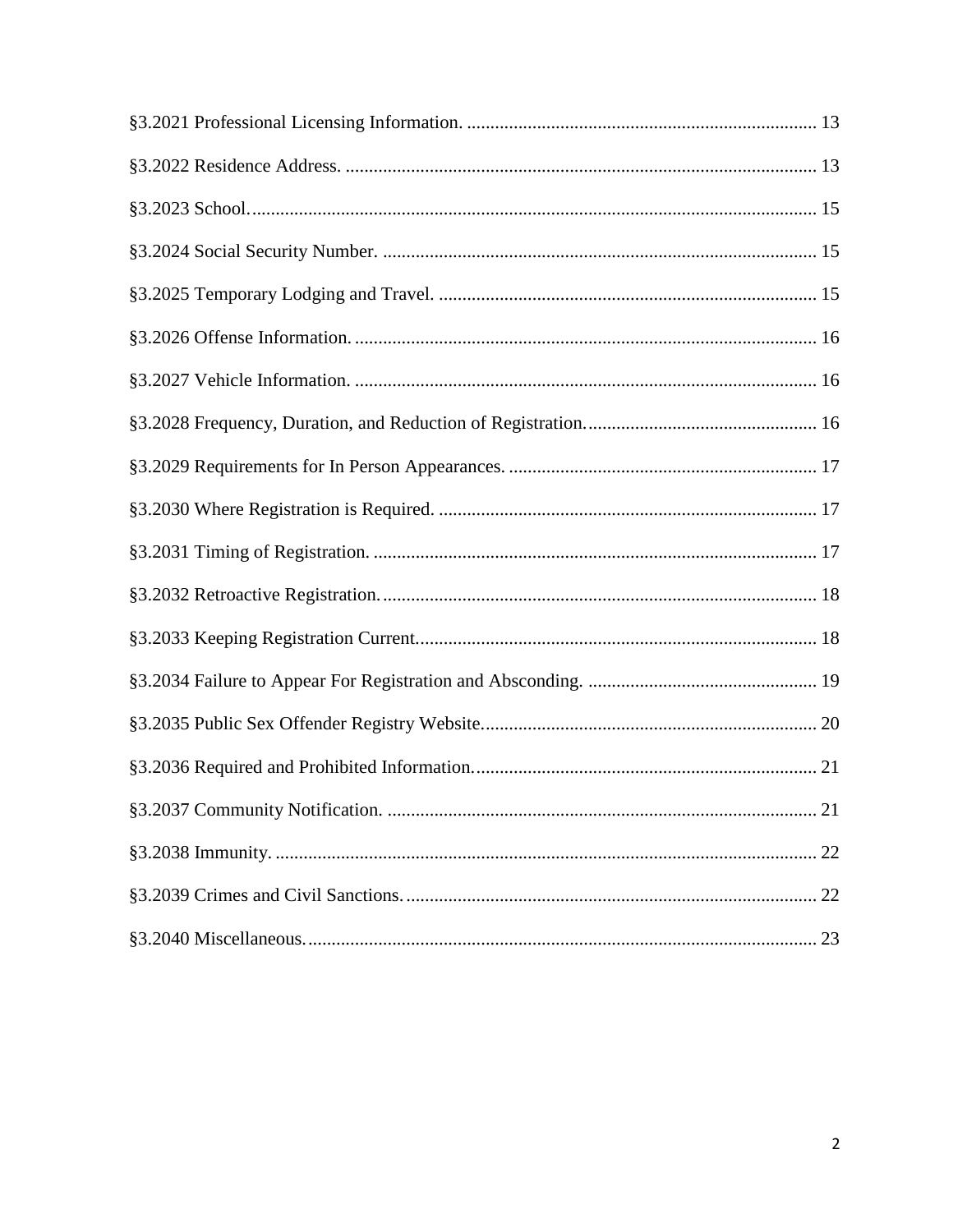# **CHAPTER 3.20 – SEX OFFENDER REGISTRATON**

## <span id="page-2-0"></span>**§3.2001 Creation of Registries.**

- A. Sex Offender Registry. There is hereby established a sex offender registry, the Keweenaw Bay Indian Community Sex Offender Registry, which the Tribal Police shall maintain and operate pursuant to the provisions of this code, as amended.
- B. Public Sex Offender Registry Website. There is hereby established a public sex offender registry website, the Keweenaw Bay Indian Community Sex Offender Website (http://kbic.nsopw.gov/), which the Tribal Police shall maintain and operate pursuant to the provisions of this code, as amended.
- C. The registry and the website shall be known interchangeably as the Keweenaw Bay Indian Community Sex Offender Registry or KBIC SOR.

#### <span id="page-2-1"></span>**§3.2002 Definitions.**

The Definitions below apply to the Sex Offender Registration Code.

- A. "Convicted":
	- 1. An adult sex offender is "convicted" for the purposes of this code if the sex offender has been subjected to penal consequences based on the conviction, however the conviction may be styled.
	- 2. A juvenile offender is "convicted" for purposes of this code if the juvenile offender is either:
		- a. Prosecuted and found guilty as an adult for a sex offense; or
		- b. Is adjudicated delinquent as a juvenile for a sex offense, but only if the offender is 14 years of age or older at the time of the offense and the offense adjudicated was comparable to or more severe than aggravated sexual abuse (18 USC 2241(a) or (b)), or was an attempt or conspiracy to commit such an offense.
- B. "Foreign Convictions" A "foreign conviction" is one obtained outside of the United States.
- C. "Employee" The term "employee" as used in this code includes, but is not limited to, an individual who is self-employed or works for any other entity, regardless of compensation. Volunteers of a tribal agency or organization are included within the definition of employee for registration purposes.
- D. "Immediate": "Immediate" and "immediately" mean within 3 business days.
- E. "Imprisonment": The term "imprisonment" refers to incarceration pursuant to a conviction, regardless of the nature of the institution in which the offender serves the sentence. The term is to be interpreted broadly to include, for example, confinement in a state "prison" as well as in a federal, military, foreign, Bureau of Indian Affairs ("BIA"), private or contract facility, or a local or tribal "jail". Persons under "house arrest" following conviction of a covered sex offense are required to register pursuant to the provisions of this code during their period of "house arrest".
- F. "Jurisdiction": The term "jurisdiction" as used in this code refers to the 50 states of the United States, the District of Columbia, the Commonwealth of Puerto Rico, Guam, American Samoa, the Commonwealth of the Northern Mariana Islands, the United States Virgin Islands, and any Indian tribe.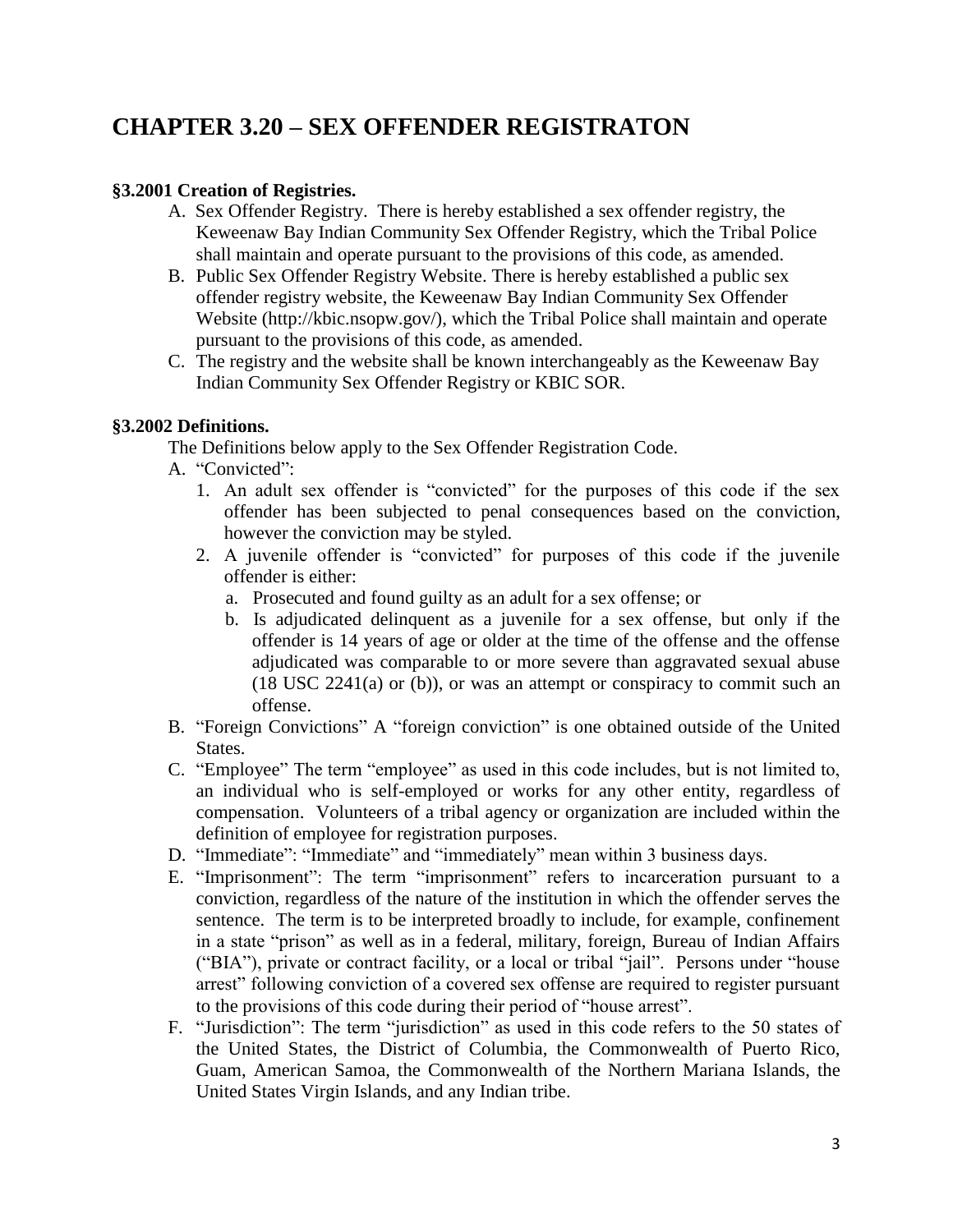- G. "Juvenile" or "Minor": These terms are interchangeable and shall have the same meaning as in  $3.1901(D)$
- H. "Resides": The term "reside" or "resides" means, with respect to an individual, the location of the individual's home or other place where the individual habitually lives or sleeps.
- I. "Sex Offense": The term "sex offense" as used in this code includes those offenses contained in 42 U.S.C. §16911(5) and its current amendments, and those offenses enumerated under this code, the Criminal Sexual Conduct Code, or any other covered offense under tribal law. An offense involving consensual sexual conduct is not a sex offense for the purposes of this Code/Ordinance if the victim was an adult, unless the adult was under the custodial authority of the offender at the time of the offense, or if the victim was at least 13 years old and the offender was not more than four (4) years older than the victim.
- J. "Sex Offender": A person convicted of a sex offense is a "sex offender".
- K. "Sexual Act": The term "sexual act" means:
	- 1. contact between the penis and the vulva or the penis and the anus, and for purposes of this definition contact involving the penis occurs upon penetration, however slight;
	- 2. contact between the mouth and the penis, the mouth and the vulva, or the mouth and the anus;
	- 3. the penetration, however slight, of the anal or genital opening of another by a hand or finger or by any object, with an intent to abuse, humiliate, harass, degrade, arouse or gratify the sexual desire of any person;
	- 4. the intentional touching, not through the clothing, of the genitalia of another person that has not attained the age of 18 years with an intent to abuse, humiliate, harass, degrade, arouse or gratify the sexual desire of any person; or
	- 5. sexual penetration as defined at §3.1901(A)(12) of the Tribal Code.
- L. "Sexual Contact": The intentional touching, either directly or through the clothing, of the genitalia, anus, groin, breast, inner thigh, or buttocks of any person with an intent to abuse, humiliate, harass, degrade, or arouse or gratify the sexual desires of another person including the definition at §3.1901(A)(9).
- M. "Student": A "student" is a person who enrolls in or attends either a private or public education institution, including a secondary school, trade or professional school, or an institution of higher education.
- N. "SORNA": The Sex Offender Registration and Notification Act (Title I of the Adam Walsh Child Protection and Safety Act of 2006 P.L. 109-248), codified at 42 U.S.C. §16911 et. seq., as amended.
- O. "Sex Offender Registry": The term "sex offender registry" means a registry of sex offenders, and a notification program, maintained by a governmental authority responsible for tracking sex offenders As used throughout the Tribal Code, sex offender registry refers to the Keweenaw Bay Indian Community Sex Offender Registry and or Website (http://kbic.nsopw.gov/) created pursuant to §3.2001 of the Tribal Code.
- P. "National Sex Offender Registry (NSOR)": The national database maintained by the Attorney General of the United States pursuant to 42 U.S.C. §16919, as amended.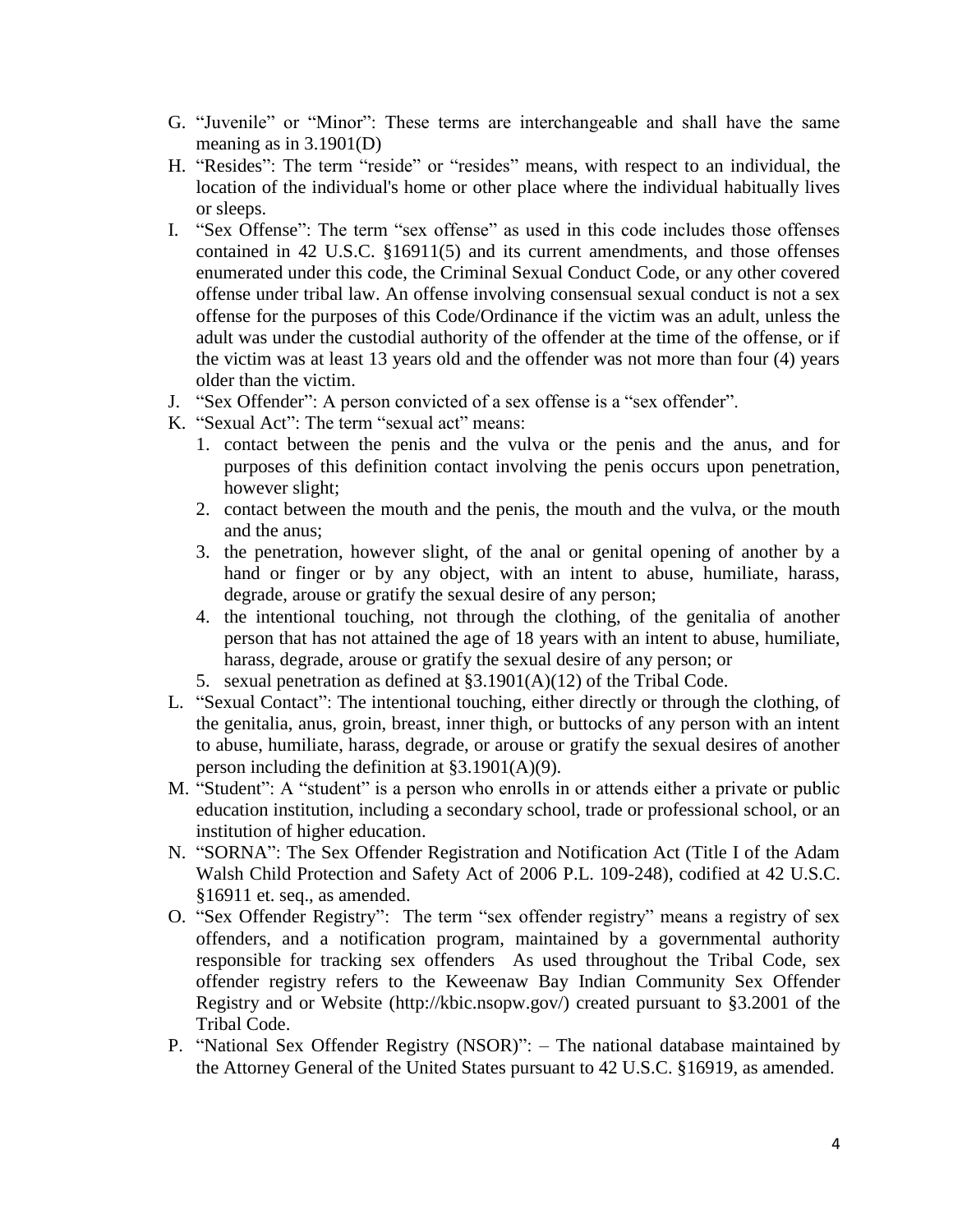- Q. "SMART Office": The Office of Sex Offender Sentencing, Monitoring, Apprehending, Registering, and Tracking, which was established within the United States Department of Justice under the general authority of the Attorney General of the United States pursuant to 42 U.S.C. §16945.
- R. "Dru Sjodin National Sex Offender Public Website (NSOPW)": The public website [\(http://www.nsopw.gov/\)](http://www.nsopw.gov/) maintained by the Attorney General of the United States pursuant to 42 U.S.C. §16920.
- S. "Tier 1 Sex Offender" A "Tier 1 sex offender", or a sex offender designated as "Tier 1", is one that has been convicted of a Tier 1 sex offense as defined in §3.2005.
- T. "Tier 2 Sex Offender" A "Tier 2 sex offender", or a sex offender designated as "Tier 2", is one that has been either convicted of a Tier 2 sex offense as defined in §3.2006, or who is subject to the recidivist provisions of §3.2006(A).
- U. "Tier 3 Sex Offender" A "Tier 3 sex offender", or a sex offender designated as "Tier 3", is one that has been either convicted of a Tier 3 sex offense as defined in §3.2007, or who is subject to the recidivist provisions of §3.2007(A).

#### <span id="page-4-0"></span>**§3.2003 Covered Persons and Offenses.**

Individuals who reside within the exterior boundaries of the reservation or otherwise reside on property owned by the tribe in fee or trust regardless of location, are employed by the Keweenaw Bay Indian Community or any of its agencies or enterprises, are employed by anyone within the exterior boundaries of the reservation or on property owned by the tribe in fee or trust regardless of location, or who attend school within the exterior boundaries of the reservation or on property owned by the tribe in fee or trust regardless of location, that have been convicted of any of the following offenses, or convicted of an attempt or conspiracy to commit any of the following offenses, are subject to the requirements of this code:

A. Tribal offenses.

- 1. Criminal Sexual Conduct in the First and Second Degrees, §3.1902 of the Tribal Code.
- 2. Assault with intent to commit Criminal Sexual Conduct in the First Degree, §3.1903 of the Tribal Code.
- 3. Assault with intent to commit Criminal Sexual Conduct in the Second Degree, §3.1904 of the Tribal Code.
- 4. Sexual Exploitation of Minors, §3.1905 of the Tribal Code.
- B. Federal Offenses. A conviction for any of the following, and any other offense hereafter included in the definition of "sex offense" at 42 U.S.C. §16911(5):
	- 1. 18 U.S.C. §1591 (sex trafficking of children),
	- 2. 18 U.S.C. §1801 (video voyeurism of a minor),
	- 3. 18 U.S.C. §2241 (aggravated sexual abuse),
	- 4. 18 U.S.C. §2242 (sexual abuse),
	- 5. 18 U.S.C. §2243 (sexual abuse of a minor or ward),
	- 6. 18 U.S.C. §2244 (abusive sexual contact),
	- 7. 18 U.S.C. §2245 (offenses resulting in death),
	- 8. 18 U.S.C. §2251 (sexual exploitation of children),
	- 9. 18 U.S.C. §2251A (selling or buying of children),
	- 10. 18 U.S.C. §2252 (material involving the sexual exploitation of a minor),
	- 11. 18 U.S.C. §2252A (material containing child pornography),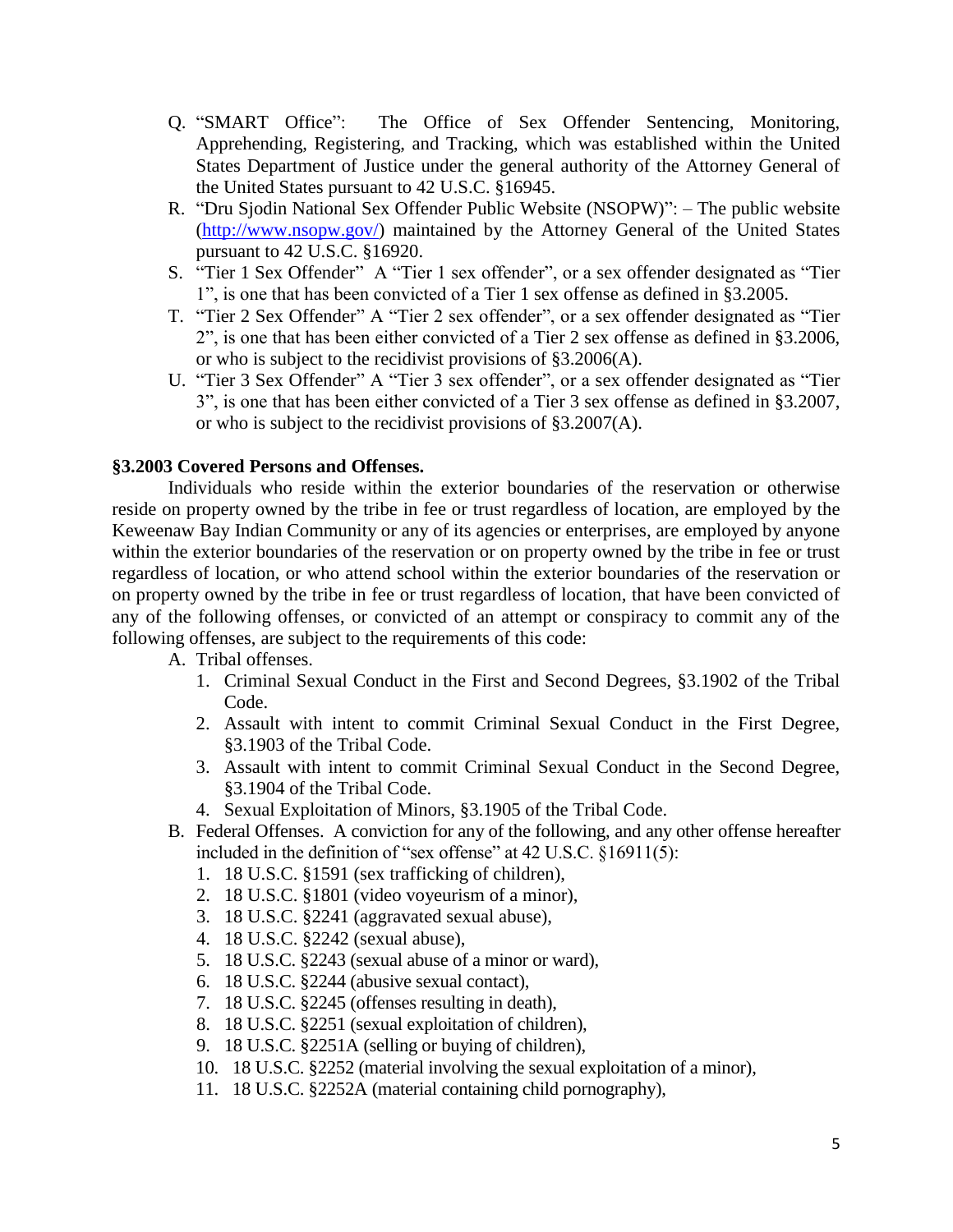- 12. 18 U.S.C. §2252B (misleading domain names on the internet),
- 13. 18 U.S.C. §2252C (misleading words or digital images on the internet),
- 14. 18 U.S.C. §2260 (production of sexually explicit depictions of a minor for import into the U.S.),
- 15. 18 U.S.C. §2421 (transportation of a minor for illegal sexual activity),
- 16. 18 U.S.C. §2422 (coercion and enticement of a minor for illegal sexual activity),
- 17. 18 U.S.C. §2423 (Transportation of Minors for Illegal Sexual Activity, Travel With the Intent to Engage in Illicit Sexual Conduct with a Minor, Engaging in Illicit Sexual Conduct in Foreign Places (Mann Act)),
- 18. 18 U.S.C. §2424 (failure to file factual statement about an alien individual),
- 19. 18 U.S.C. §2425 (transmitting information about a minor to further criminal sexual conduct).
- C. Foreign Offenses. Any conviction for a sex offense involving any conduct listed in this section that was obtained under the laws of Canada, the United Kingdom, Australia, New Zealand, or under the laws of any foreign country when the United States State Department in its *Country Reports on Human Rights Practices* has concluded that an independent judiciary generally or vigorously enforced the right to a fair trial in that country during the year in which the conviction occurred.
- D. Military Offenses. Any military offense specified by the Secretary of Defense under Section  $115(a)(8)(C)(i)$  of Public Law 105-119 (codified at 10 U.S.C. 951 note) including, but not limited to the following:
	- 1. 10 U.S.C. §920 (rape and sexual assault generally)
	- 2. 10 U.S.C. §920b (rape and sexual assault of a child)
	- 3. 10 U.S.C. §920c (other sexual misconduct)
- E. Juvenile Offenses or Adjudications. Any sex offense, or attempt or conspiracy to commit a sex offense, that is comparable to or more severe than the federal crime of aggravated sexual abuse (as codified in 18 U.S.C. §2241(a) or (b)) and committed by a minor who is 14 years of age or older at the time of the offense. This includes engaging in a sexual act with another by force or the threat of serious violence; or engaging in a sexual act with another by rendering the victim unconscious or involuntarily drugging the victim. This includes juveniles convicted as adults and juveniles at least fourteen (14) years of age adjudicated delinquent.
- F. Jurisdiction Offenses. Any sex offense committed in any jurisdiction (as defined in §3.2002(F)), by a person who has been convicted of a criminal offense in any state, tribe that has elected to be a registration jurisdiction, United States territory, or the District of Columbia, and any foreign country (subject to the limitations described above) and this tribe that involves:
	- 1. Any type or degree of genital, oral, or anal penetration,
	- 2. Any sexual touching of or sexual contact with a person's body, either directly or through the clothing,
	- 3. Kidnapping of a minor, (not by a parent)
	- 4. False imprisonment of a minor, (not by a parent)
	- 5. Solicitation to engage a minor in sexual conduct understood broadly to include any direction, request, enticement, persuasion, or encouragement of a minor to engage in sexual conduct,
	- 6. Use of a minor in a sexual performance,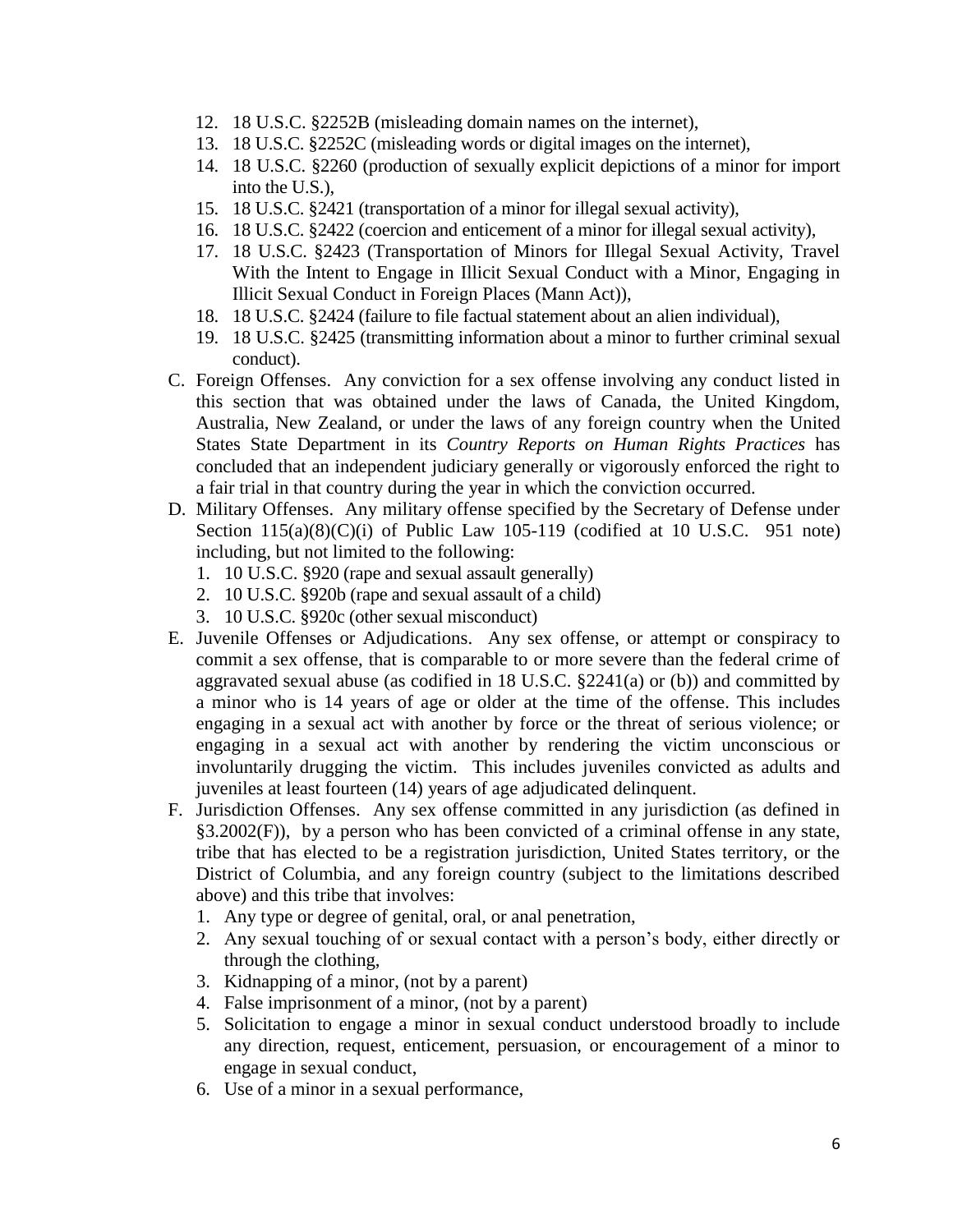- 7. Solicitation of a minor to practice prostitution,
- 8. Possession, production, or distribution of child pornography,
- 9. Criminal sexual conduct that involves physical contact with a minor or the use of the internet to facilitate or attempt such conduct. This includes offenses whose elements involve the use of other persons in prostitution, such as pandering, procuring, or pimping in cases where the victim was a minor at the time of the offense,
- 10. Any conduct that by its nature is a sex offense against a minor, or
- 11. Any offense similar to those outlined in:
	- a. 18 U.S.C. §1591 (sex trafficking of children, or by force, fraud, or coercion),
	- b. 18 U.S.C. §1801 (video voyeurism of a minor),
	- c. 18 U.S.C. §2241 (aggravated sexual abuse),
	- d. 18 U.S.C. §2242 (sexual abuse),
	- e. 18 U.S.C. §2244 (abusive sexual contact),
	- f. 18 U.S.C. §2422(b)(coercing a minor to engage in prostitution), or
	- g. 18 U.S.C. §2423(a) (transporting a minor to engage in illicit conduct).
- G. "Sex Offense"
	- 1. Except as limited by subparagraph 4, the term "sex offense" means: A criminal offense that has an element involving a sexual act or sexual contact with another;
	- 2. A criminal offense that is a "specified offense against a minor". The term "specified offense against a minor" means an offense against a minor that involves any of the following:
		- a. An offense (unless committed by a parent or guardian) involving kidnapping.
		- b. An offense (unless committed by a parent or guardian) involving false imprisonment.
		- c. Solicitation to engage in sexual conduct.
		- d. Use of a minor in a sexual performance.
		- e. Solicitation to practice prostitution.
		- f. Video voyeurism as described in 18 U.S.C. §1801.
		- g. Possession, production, or distribution of child pornography.
		- h. Criminal sexual conduct involving a minor, or the use of the Internet to facilitate or attempt such conduct.
		- i. Any conduct that by its nature is a sex offense against a minor.
	- 3. An attempt or conspiracy to commit an offense described in Subsections (1) and (2) above.
	- 4. Offenses involving Consensual Sexual Conduct. An offense involving consensual sexual conduct is not a sex offense for the purposes of this Ordinance if the victim was an adult, unless the adult was under the custodial authority of the offender at the time of the offense, or if the victim was at least thirteen (13) years old and the offender was not more than four (4) years older than the victim. The age of consent for sex is sixteen (16).

### <span id="page-6-0"></span>**§3.2004 Tiered Offenses.**

Sex offenses are classified as "Tier 1," "Tier 2" or "Tier 3" offenses with Tier 1 offenses being the least serious, with the least restrictive registration requirements, and Tier 3 offenses being the most serious with the most restrictive registration requirements.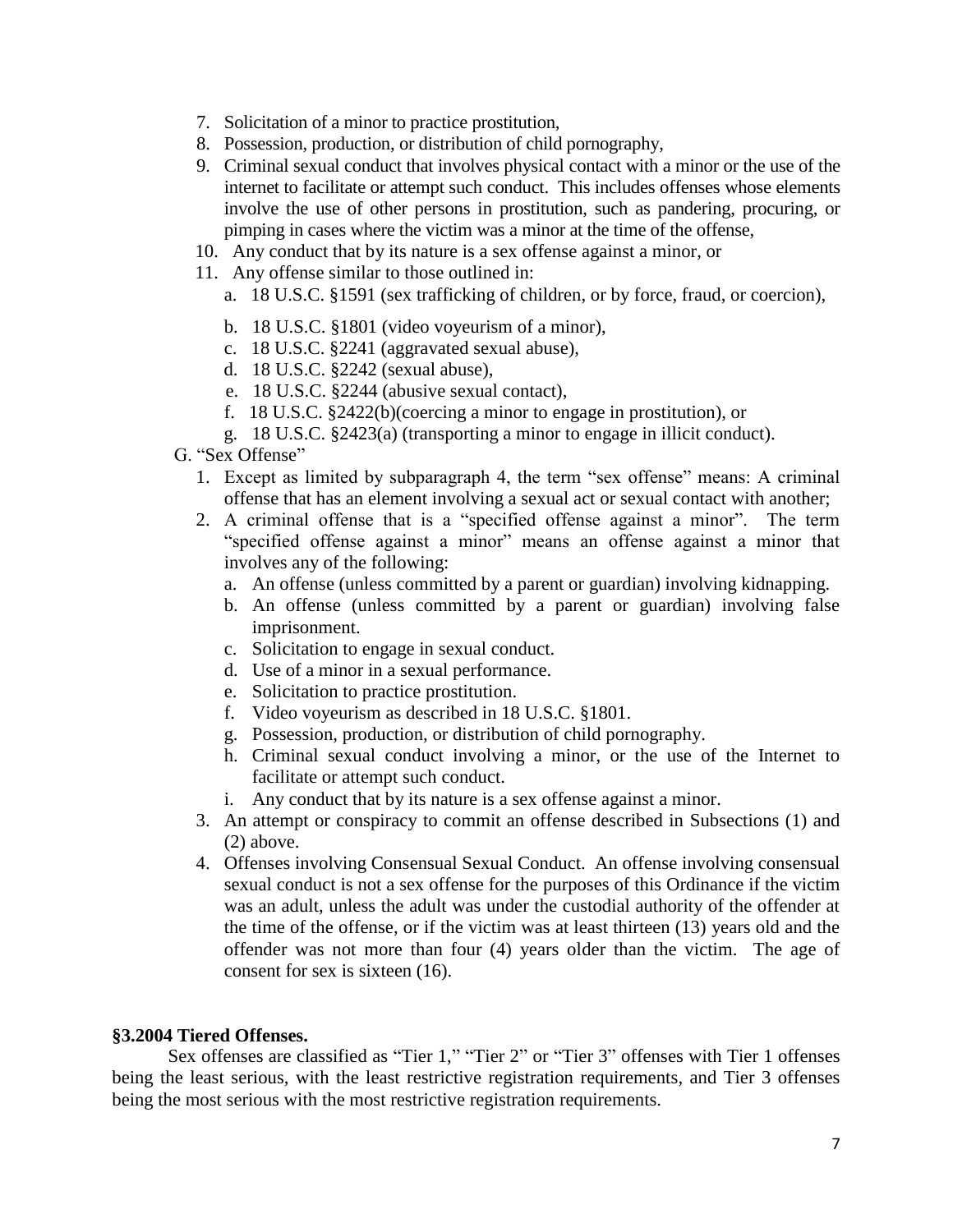#### <span id="page-7-0"></span>**§3.2005 Tier 1 Offenses.**

- A. Sex Offenses. A "Tier 1" offense includes any sex offense for which a person has been convicted, or an attempt or conspiracy to commit such an offense, that is not a Tier 2 or Tier 3 offense.
- B. Offenses Involving Minors. A "Tier 1" offense also includes any offense for which a person has been convicted by any jurisdiction, local government, or qualifying foreign country pursuant to §3.2003 that involves the false imprisonment of a minor, video voyeurism of a minor, or possession or receipt of child pornography.
- C. Tribal Offenses. Any offense that requires registration as a sex offender but does not specify the registration period under this code or any other section of the Tribal Code shall be a "Tier 1" offense for registration purposes. The following tribal offenses require registration under Tier 1 unless otherwise specified:
	- 1. the first conviction for Criminal Sexual Conduct in the First Degree  $(\S 3.1902(D)(1)(a)),$
	- 2. the first conviction for Criminal Sexual Conduct in the Second Degree  $(\$3.1902(D)(2)(a)),$
	- 3. the first conviction for Assault with intent to commit Criminal Sexual Conduct in the First Degree (§3.1903(B)(1)),
	- 4. the first conviction for Assault with intent to commit Criminal Sexual Conduct in the Second Degree  $(\S 3.1904(B)(1))$ .
- D. Certain Federal Offenses. Conviction for any of the following federal offenses shall be considered a conviction for a "Tier 1" offense:
	- 1. 18 U.S.C. §1801 (video voyeurism of a minor),
	- 2. 18 U.S.C. §2252(4) (receipt or possession ofmaterial involving the sexual exploitation of a minor),
	- 3. 18 U.S.C. §2252A(5) (receipt or possession of material containing child pornography),
	- 4. 18 U.S.C. §2252B (misleading domain names on the internet),
	- 5. 18 U.S.C. §2252C (misleading words or digital images on the internet),
	- 6. 18 U.S.C. §2422(a) (coercion to engage in prostitution),
	- 7. 18 U.S.C. §2423(b) (travel with the intent to engage in illicit conduct),
	- 8. 18 U.S.C. §2423(c) (engaging in illicit conduct in foreign places),
	- 9. 18 U.S.C. §2423(d) (ancillary offenses, as pertains to adults),
	- 10. 18 U.S.C. §2424 (failure to file factual statement about an alien individual), or
	- 11. 18 U.S.C. §2425 (transmitting information about a minor to further criminal sexual conduct).
- E. Certain Military Offenses. Any military offense specified by the Secretary of Defense under Section 115(a)(8)(C)(i) of Public Law 105-119 (codified at 10 U.S.C. §951 note) that is similar to those offenses outlined in §3.2005(A) through (D) shall be considered a "Tier 1" offense.

#### <span id="page-7-1"></span>**§3.2006 Tier 2 Offenses.**

A. Recidivism and Felonies. Unless otherwise covered by §3.2007, any sex offense that is not the first sex offense for which a person has been convicted and that is punishable by more than one year in jail is considered a "Tier 2" offense.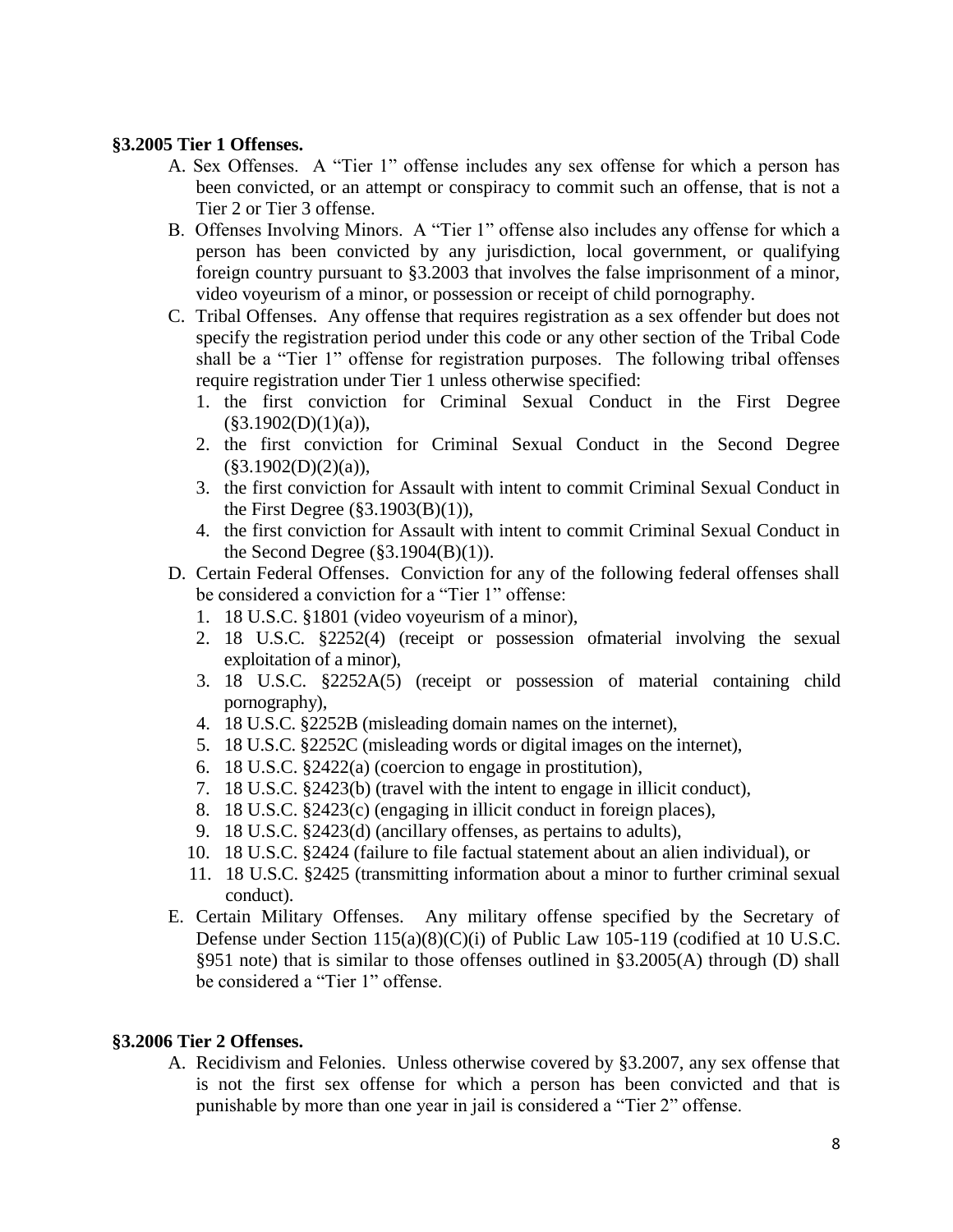- B. Exceptions. The following Tribal Offenses shall be considered "Tier 2" offenses for registration purposes:
	- 1. A second conviction for Criminal Sexual Conduct in the First Degree  $(\S 3.1902(D)(1)(b)).$
	- 2. A second or subsequent conviction for Criminal Sexual Conduct in the Second Degree (§3.1902(D)(2)(b), §3.1902(D)(2)(c)).
	- 3. A second or subsequent conviction for Assault with intent to commit Criminal Sexual Conduct in the Second Degree (§3.1904(B)(2)).
- C. Offenses Involving Minors. A "Tier 2" offense includes any sex offense against a minor for which a person has been convicted, or an attempt or conspiracy to commit such an offense that involves:
	- 1. The use of minors in prostitution, including solicitations,
	- 2. Enticing a minor to engage in criminal sexual activity,
	- 3. Sexual contact with a minor 13 years of age or older, whether directly or indirectly through the clothing, that involves the intimate parts of the body,
	- 4. The use of a minor in a sexual performance, or
	- 5. The production or distribution of child pornography.
- D. Certain Federal Offenses. Conviction for any of the following federal offenses shall be considered a conviction for a "Tier 2" offense:
	- 1. 18 U.S.C. §1591 (sex trafficking by force, fraud, or coercion),
	- 2. 18 U.S.C. §2244 (Abusive sexual contact, where the victim is 13 years of age or older),
	- 3. 18 U.S.C. §2251 (sexual exploitation of children),
	- 4. 18 U.S.C. §2251A (selling or buying of children),
	- 5. 18 U.S.C. §2252 (production or distribution of material involving the sexual exploitation of a minor),
	- 6. 18 U.S.C. §2252A (production or distribution of material containing child pornography),
	- 7. 18 U.S.C. §2260 (production of sexually explicit depictions of a minor for import into the United States),
	- 8. 18 U.S.C. §2421 (transportation of a minor for illegal sexual activity),
	- 9. 18 U.S.C. §2422(b) (coercing a minor to engage in prostitution),
	- 10. 18 U.S.C. §2423(a) (transporting a minor to engage in illicit conduct),
	- 11. 18 U.S.C. §2423(d) (as it pertains to minors).
- E. Certain Military Offenses. Any military offense specified by the Secretary of Defense under Section 115(a)(8)(C)(i) of Public Law 105-119 (codified at 10 U.S.C. §951 note) that is similar to those offenses outlined in § 3.2006 shall be considered a "Tier 2" offense.

#### <span id="page-8-0"></span>**§3.2007 Tier 3 Offenses.**

- A. Recidivism and Felonies. Any sex offense that is punishable by more than one year in jail where the sex offender has at least one prior conviction for a Tier 2 sex offense, or the sex offender has previously become a Tier 2 sex offender, is a "Tier 3" offense.
- B. Exceptions. The following Tribal Offenses shall be considered "Tier 3" offenses for registration purposes: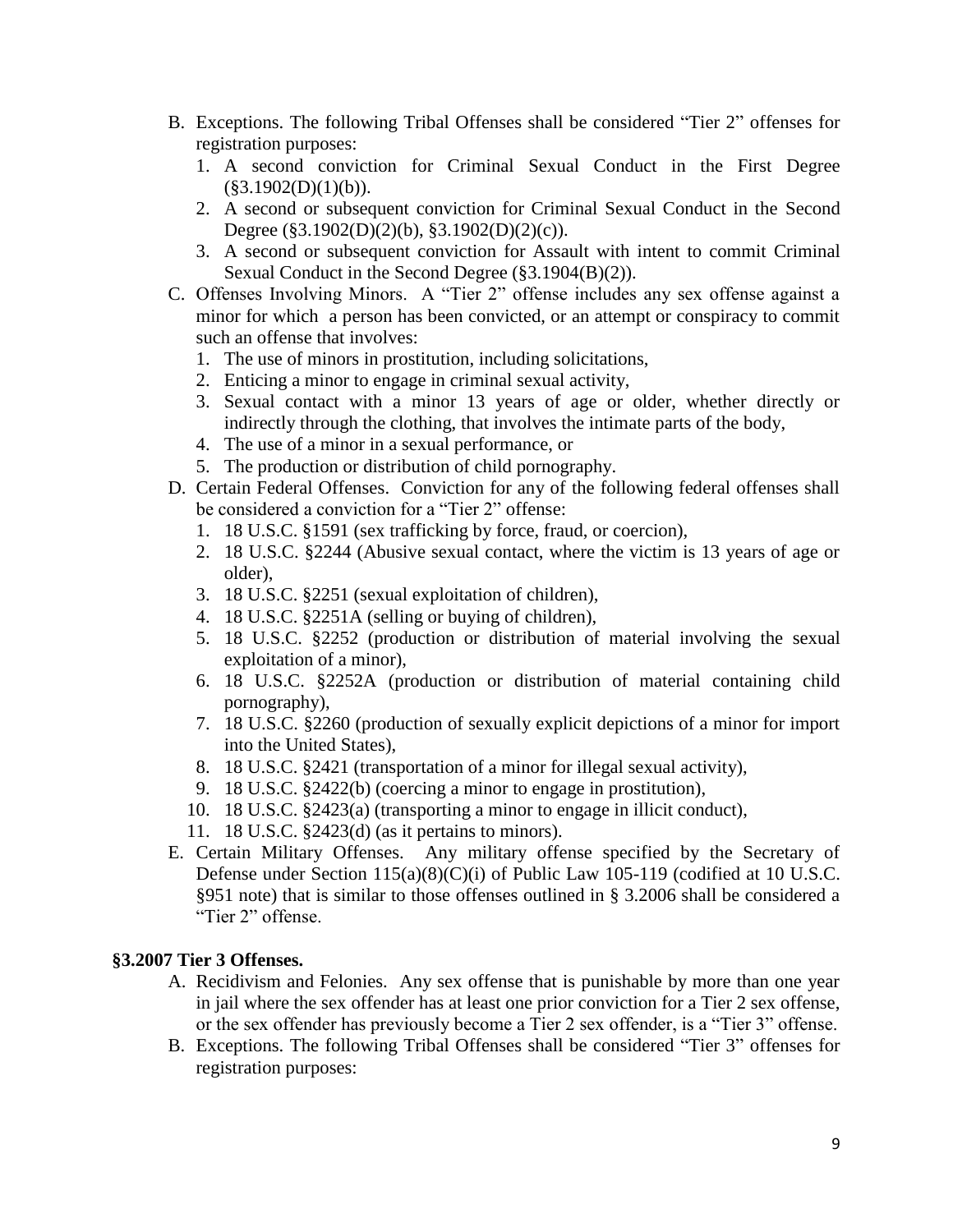- 1. Any third or subsequent conviction for Criminal Sexual Conduct in the First Degree ( $$3.1902(D)(1)(c)$ ).
- 2. Any third or subsequent conviction for Assault with intent to commit Criminal Sexual Conduct in the First Degree (§3.1903(B)(2)).
- 3. Any conviction for Sexual Exploitation of Minors (§3.1905).
- C. General Offenses. A "Tier 3" offense includes any sex offense for which a person has been convicted, or an attempt or conspiracy to commit such an offense, that involves:
	- 1. Non-parental kidnapping of a minor,
	- 2. A sexual act with another by force or threat,
	- 3. A sexual act with another who has been rendered unconscious or involuntarily drugged, or who is otherwise incapable of appraising the nature of the conduct or declining to participate, or
	- 4. Sexual contact with a minor 12 years of age or younger, including offenses that cover sexual touching of or contact with the intimate parts of the body, either directly or through the clothing.
- D. Certain Federal Offenses. Conviction for any of the following federal offenses shall be considered conviction for a "Tier 3" offense:
	- 1. 18 U.S.C. §2241 (aggravated sexual abuse),
	- 2. 18 U.S.C. §2242 (sexual abuse),
	- 3. 18 U.S.C. §2243 (sexual abuse of a minor or ward), or
	- 4. 18 U.S.C. §2244 (abusive sexual contact, where the victim is 12 years of age or younger.)
- E. Certain Military Offenses. Any military offense specified by the Secretary of Defense under Section  $115(a)(8)(C)(i)$  of Public Law 105-119 (codified at 10 U.S.C. §951 note) that is similar to those offenses outlined in §3.2007 shall be considered a "Tier 3" offense.

#### <span id="page-9-0"></span>**§3.2008 Required Information.**

Convicted sex offenders required to register under the provisions of this Chapter must provide the following information to Tribal Police pursuant to their registration requirements: criminal history, date of birth, DNA sample, driver's licenses, identification cards, passports, immigration documents, employment information, finger and palm prints, internet identifiers, name, phone number, pictures of their person including any identifying marks, physical description, professional licensing information, residence address, school information, social security number, temporary lodging information, and vehicle information. The sex offender's failure to timely provide the above information, or providing false or inaccurate information, is a violation of the sex offender's requirements under this code and is punishable pursuant to the criminal and civil sanctions in §3.2039 of this code. In addition, the sex offender's failure to timely provide the required information may violate his or her registration requirements in other jurisdictions and may subject the sex offender to penalties in those other jurisdictions as well.

#### <span id="page-9-1"></span>**§3.2009 General Requirements.**

A. Duties. A sex offender covered by this code who is required to register with the tribe pursuant to §3.2003 shall provide all of the information detailed in this Chapter to the Tribal Police, and the Tribal Police shall obtain all of the information detailed in this chapter from the covered sex offender who is required to register with the tribe in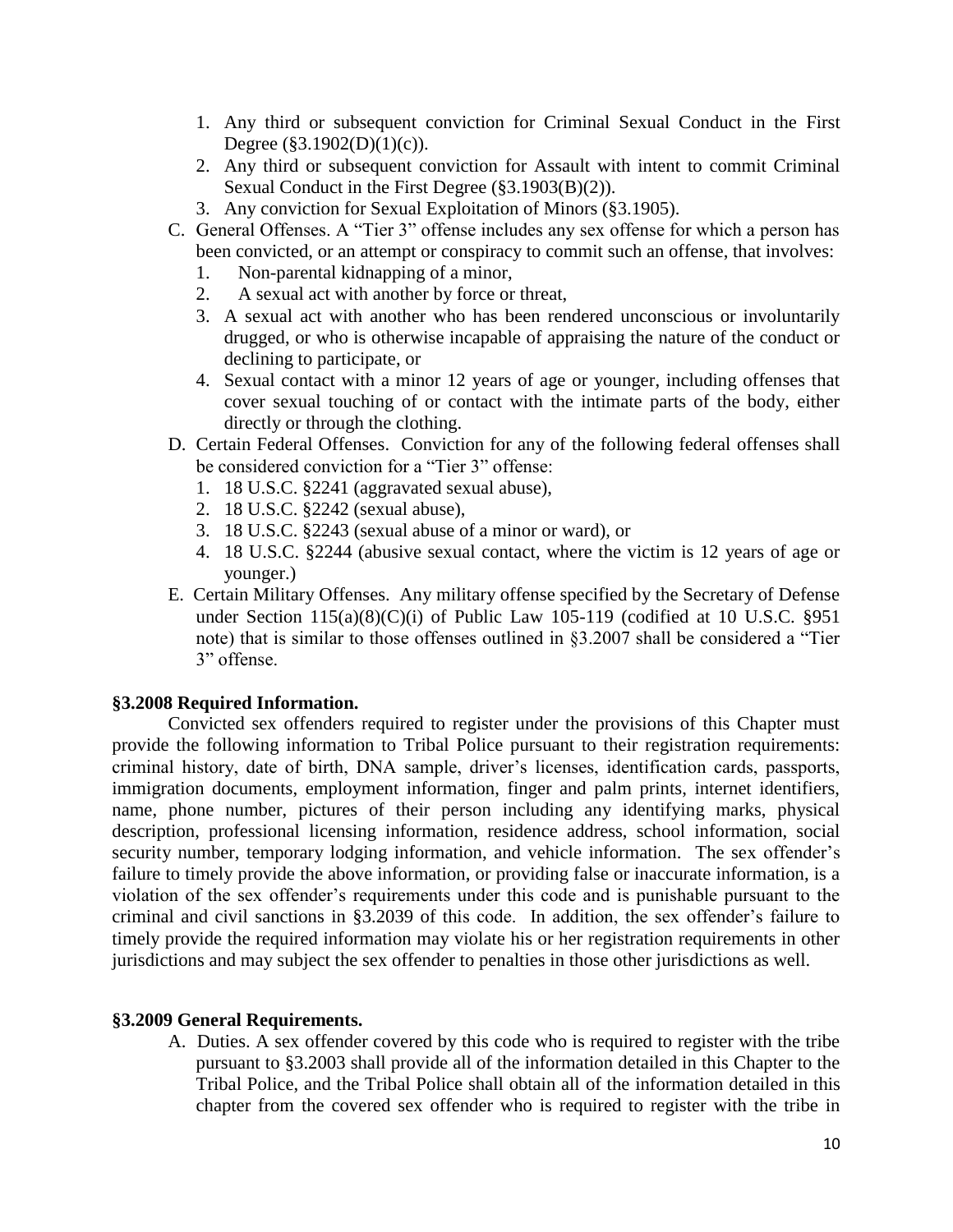accordance with this code and shall implement any relevant policies and procedures in furtherance of these duties.

- B. Digitization. All information obtained under this code shall be, at a minimum, maintained by the Tribal Police in a digitized format.
- C. Electronic Database. A sex offender registry shall be maintained in an electronic database by the Tribal Police and shall be in a form capable of electronic transmission. The public portion of the electronic database can be accessed at the following website: http://kbic.nsopw.gov/

#### <span id="page-10-0"></span>**§3.2010 Criminal History.**

Criminal History. The Tribal Police or designee shall obtain, and a covered sex offender shall provide, the following information related to the sex offender's criminal history:

- A. The date of all arrests,
- B. The date of all convictions,
- C. The sex offender's status of parole, probation, or supervised release,
- D. The sex offender's registration status, and
- E. Any outstanding arrest warrants.

#### <span id="page-10-1"></span>**§3.2011 Date of Birth.**

Date of Birth. The Tribal Police or designee shall obtain, and a covered sex offender shall provide, the following information related to the sex offender's date of birth:

- A. The sex offender's actual date of birth, and
- B. Any other date of birth used by the sex offender.

### <span id="page-10-2"></span>**§3.2012 DNA Sample.**

- A. DNA. If the sex offender's DNA is not already contained in the Combined DNA Index System (CODIS), the sex offender shall provide the Tribal Police or designee a sample of his/her DNA.
- B. CODIS. Any DNA sample obtained from a sex offender shall be submitted to an appropriate lab for analysis and entry of the resulting DNA profile into CODIS.

#### <span id="page-10-3"></span>**§3.2013 Driver's Licenses, Identification Cards, Passports, Immigration Documents.**

- A. Driver's License. The Tribal Police or designee shall obtain, and a covered sex offender shall provide, a photocopy of all of the sex offender's valid driver's licenses issued by any jurisdiction.
- B. Identification Cards. The Tribal Police or designee shall obtain, and a covered sex offender shall provide, a photocopy of any identification card including school identification and the sex offender's tribal enrollment card issued by any jurisdiction.
- C. Passports. The Tribal Police or designee shall obtain, and a covered sex offender shall provide, a photocopy of any passports used by or issued to the sex offender.
- D. Immigration Documents. The Tribal Police or designee shall obtain, and a covered sex offender shall provide, a photocopy of any and all immigration documents.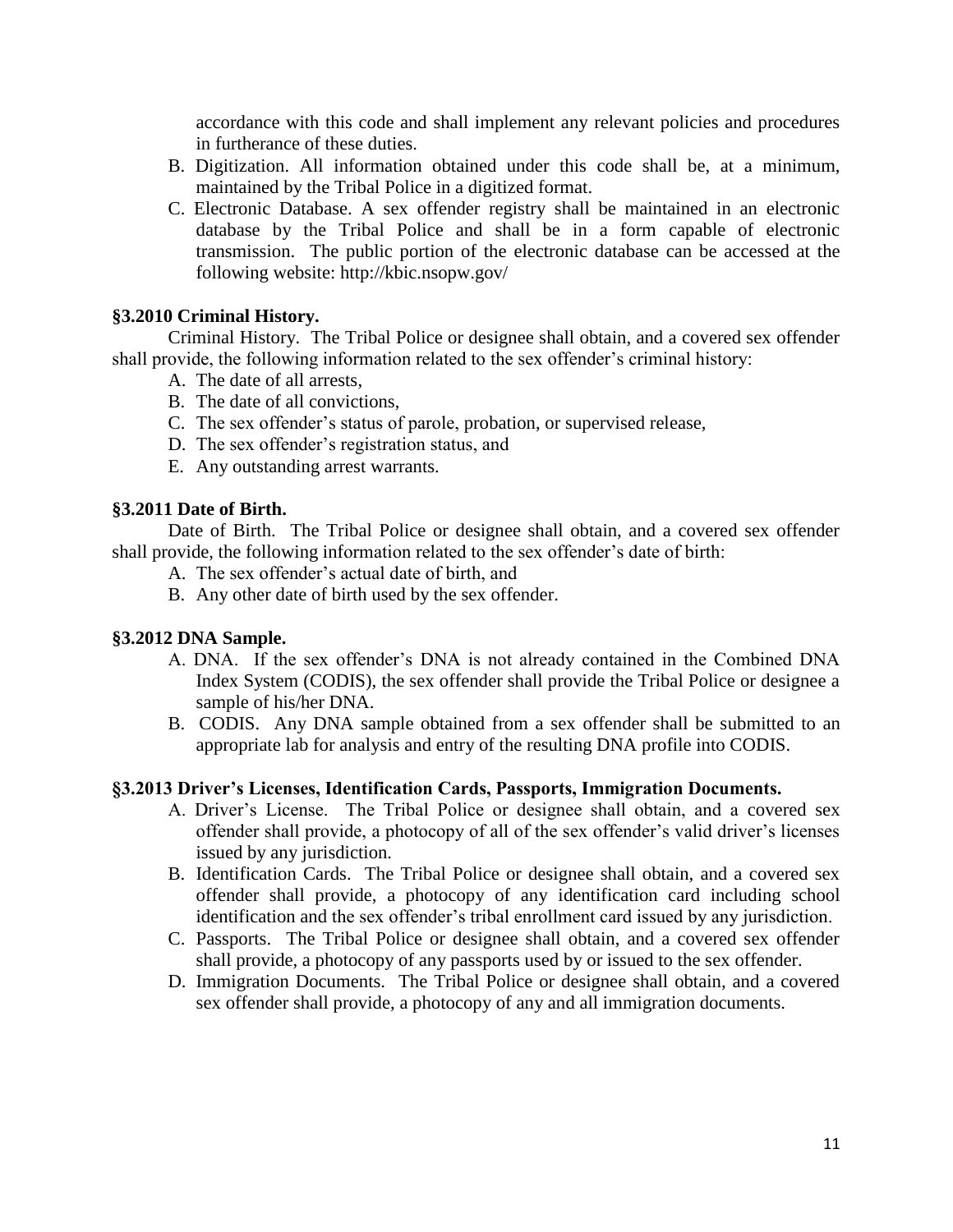#### <span id="page-11-0"></span>**§3.2014 Employment Information.**

The Tribal Police or designee shall obtain, and a covered sex offender shall provide, the following information related to the sex offender's employment, to include any and all places where the sex offender is employed in any means including volunteer and unpaid positions:

- A. The name of the sex offender's employer,
- B. The address of the sex offender's employer,
- C. The location where the sex offender will be working, and
- D. Similar information related to any transient or day labor employment.

#### <span id="page-11-1"></span>**§3.2015 Finger and Palm Prints.**

The Tribal Police or designee shall obtain, and a covered sex offender shall provide, both finger prints and palm prints of the sex offender. Tribal Police shall submit finger and palm prints obtained from a covered sex offender to the Federal Bureau of Investigation ("FBI") for inclusion into the International Automated Fingerprint Identification System ("IAFIS").

#### <span id="page-11-2"></span>**§3.2016 Internet Identifiers.**

The Tribal Police or designee shall obtain, and a covered sex offender shall provide, the following information related to the sex offender's internet related activity:

- A. Any and all email addresses used by the sex offender,
- B. Any and all Instant Message addresses and identifiers,
- C. Any and all social network pages, screen names or other identifiers,
- D. Any and all other designations or monikers used for self-identification in internet communications or postings, and
- E. Any and all designations used by the sex offender for the purpose of routing or selfidentification in internet communications or postings.

#### <span id="page-11-3"></span>**§3.2017 Name.**

The Tribal Police or designee shall obtain, and a covered sex offender shall provide, the following information related to the sex offender's name:

- A. The sex offender's full primary given name,
- B. Any and all nicknames, aliases, and pseudonyms regardless of the context in which it is used, and
- C. Any and all ethnic or tribal names by which the sex offender is commonly known. This does not include any religious or sacred names not otherwise commonly known.

#### <span id="page-11-4"></span>**§3.2018 Phone Numbers.**

The Tribal Police or designee shall obtain, and a covered sex offender shall provide, the following information related to the sex offender's telephone numbers:

- A. Any and all land line telephone numbers in the sex offender's name or regularly used by the sex offender,
- B. Any and all cellular telephone numbers including pagers and any handheld devices in the sex offender's name or regularly used by the sex offender, and
- C. Any and all voice over IP addresses or identifiers.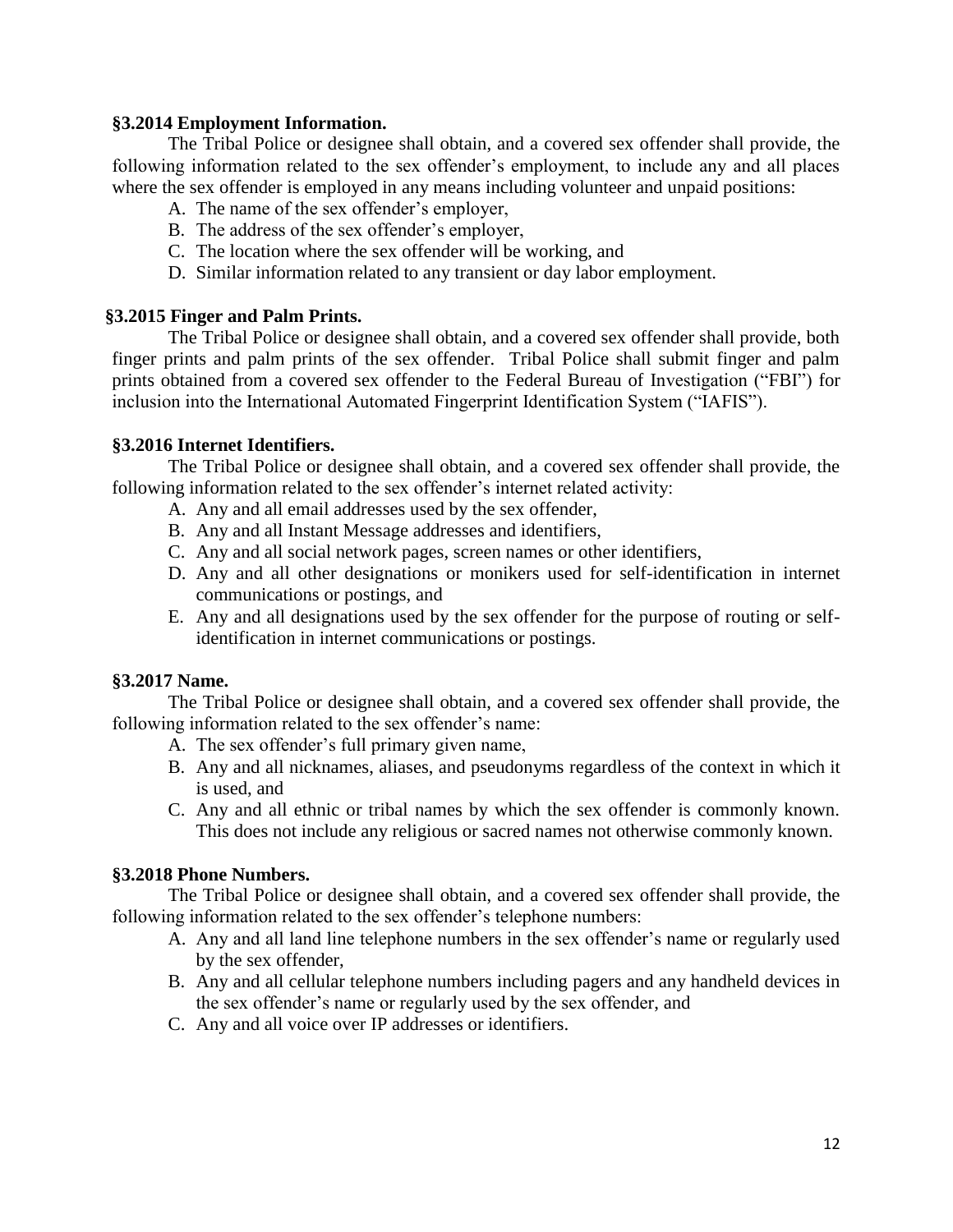#### <span id="page-12-0"></span>**§3.2019 Picture.**

- A. Photograph. The Tribal Police or designee shall obtain, and a covered sex offender shall provide, a current photograph of the sex offender.
- B. Update Requirements. Unless the appearance of a sex offender has significantly changed (requiring more frequent updating of the sex offender's picture), a digitized photograph shall be collected:
	- 1. Every 90 days for Tier 3 sex offenders,
	- 2. Every 180 days for Tier 2 sex offenders, and
	- 3. Every year for Tier 1 sex offenders.

#### <span id="page-12-1"></span>**§3.2020 Physical Description.**

The Tribal Police or designee shall obtain, and a covered sex offender shall provide, an accurate description of the sex offender as follows:

- A. A physical description,
- B. A general description of the sex offender's physical appearance or characteristics, and
- C. A description of any identifying marks, such as, but not limited to, scars, moles, birthmarks, piercings or tattoos which includes their location. Tribal Police shall obtain photos of these identifying marks.

#### <span id="page-12-2"></span>**§3.2021 Professional Licensing Information.**

The Tribal Police or designee shall obtain, and a covered sex offender shall provide, all licensing of the sex offender that authorizes the sex offender to engage in an occupation or carry out a trade or business.

#### <span id="page-12-3"></span>**§3.2022 Residence Address.**

- A. Address. The Tribal Police or designee shall obtain, and a covered sex offender shall provide, the following information related to the sex offender's residence:
	- 1. The address of each residence at which the sex offender resides or will reside, and
	- 2. Any location or description that identifies where the sex offender habitually resides regardless of whether it pertains to a permanent residence or location otherwise identifiable by a street or address.
- B. Residency Restrictions. Except as otherwise provided in this section an individual required to register as a sex offender shall not reside within 1,000 feet of a school including colleges, daycare and preschool facilities. This includes the structures, athletic fields, playgrounds and property of the school, college, daycare or preschool facility. This distance shall be determined by a straight line measurement between the nearest property line of the school, college, daycare or preschool facility to the nearest property line of the residence in question.
	- 1. Penalties. An individual who violates Subsection (B) above is guilty of a crime and subject to the criminal and civil penalties outlined in §3.2039 of the Sex Offender Registration Code.
	- 2. This section does not apply to any of the following:
		- a. An individual who is 19 years of age or under and attends secondary school or postsecondary school, and resides with his or her parent or guardian. This exception does not apply to an individual who initiates or maintains contact with a minor within 1,000 feet of a school. However, the individual may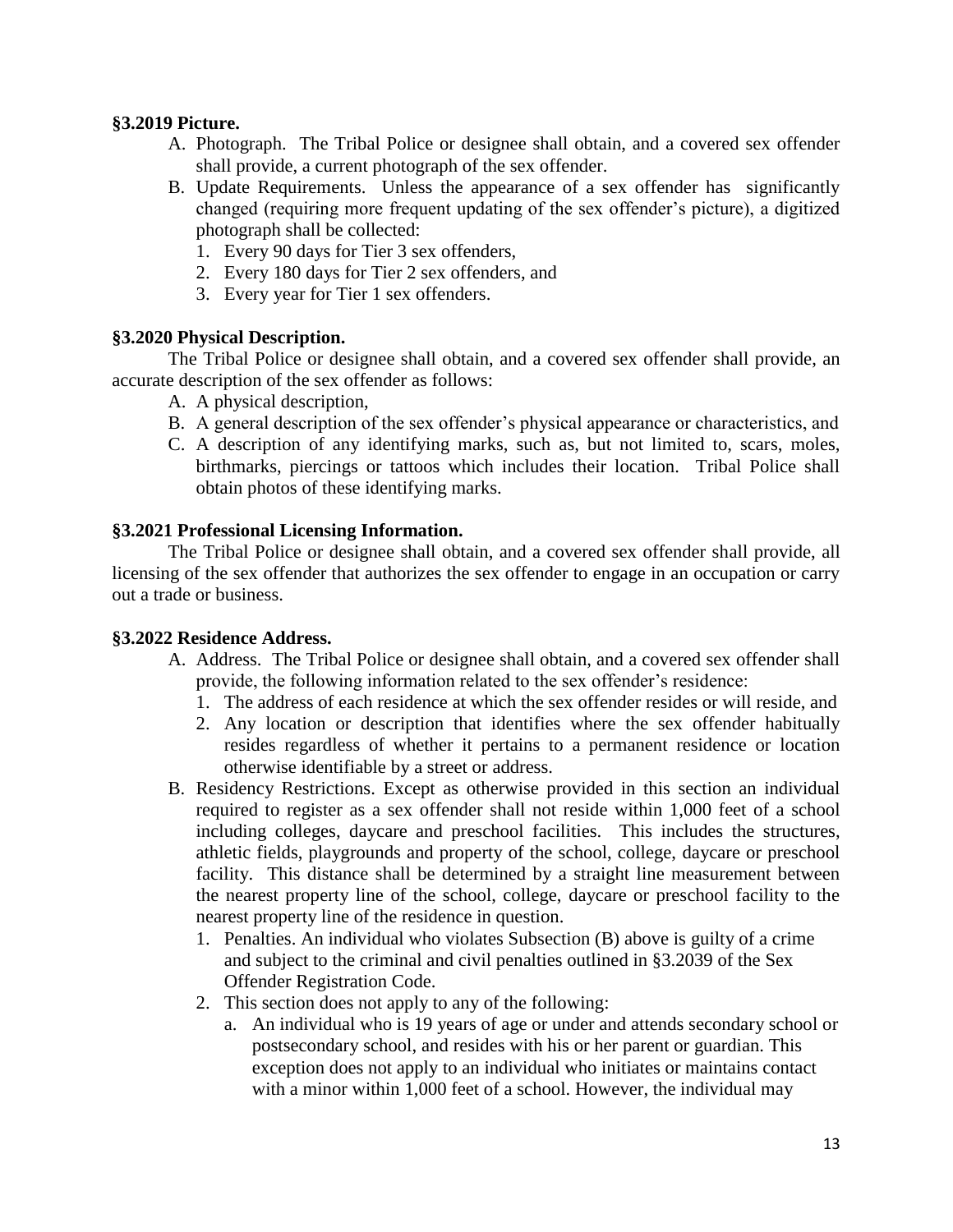initiate or maintain contact with a minor with whom he or she attends secondary school or postsecondary school in conjunction with that school attendance.

- b. An individual who is 26 years of age or under and attends a special education program, and resides with his or her parent or guardian or resides in a group home or assisted living facility. An individual described in this subsection shall not initiate or maintain contact with a minor within 1,000 feet of a school. The individual shall be permitted to initiate or maintain contact with a minor with whom he or she attends a special education program in conjunction with that attendance.
- c. An individual who is a patient in a hospital or hospice that is located within 1,000 feet of a school. This exception does not apply to an individual who initiates or maintains contact with a minor within 1,000 feet of a school.
- d. An individual who resides within 1,000 feet of a school because the individual is an inmate or resident of a prison, jail, juvenile facility, or other correctional facility or is a patient of a mental health facility under an order of commitment. This exception does not apply to an individual who initiates or maintains contact with a minor within 1,000 feet of a school.
- 3. An individual who resides within 1,000 feet of a school and who is subsequently required to register as a sex offender pursuant to the Tribal Code or any other federal or state law, shall change his or her residence to a location outside the 1,000 foot residency restriction within 90 days after he or she is sentenced for the conviction that gives rise to the obligation to register as a sex offender. A person who violates this subsection by not relocating within the 90-day period is guilty of a crime and subject to the criminal and civil penalties described in §3.2039 of the Sex Offender Registration Chapter.
- 4. A registered sex offender who has an established residence in an area that is subsequently declared off limits to sex offenders by the establishment of a new school, college, preschool or daycare facility shall be notified of the establishment of the restricted area and shall change his or her residence to a location outside the 1,000 foot residency restriction within 90 days of notification unless a determination allowing the offender to remain within the restricted area is made by Tribal Council.
	- a. If a registered sex offender requests the right to remain within the restricted area, an opportunity shall be provided for others to speak to Tribal Council regarding this request before a final decision is made. Tribal Council will consider the following when making this decision:
		- i. How long the offender has lived at the current residence,
		- ii. Whether the property is owned or rented,
		- iii. The type of offence committed requiring registration including the registration period, and
		- iv. The potential risk to the community if relocation is not enforced.
- 5. This section does not prohibit an individual from being charged with, convicted of, or punished for any other violation of law that is committed by that individual while violating this section.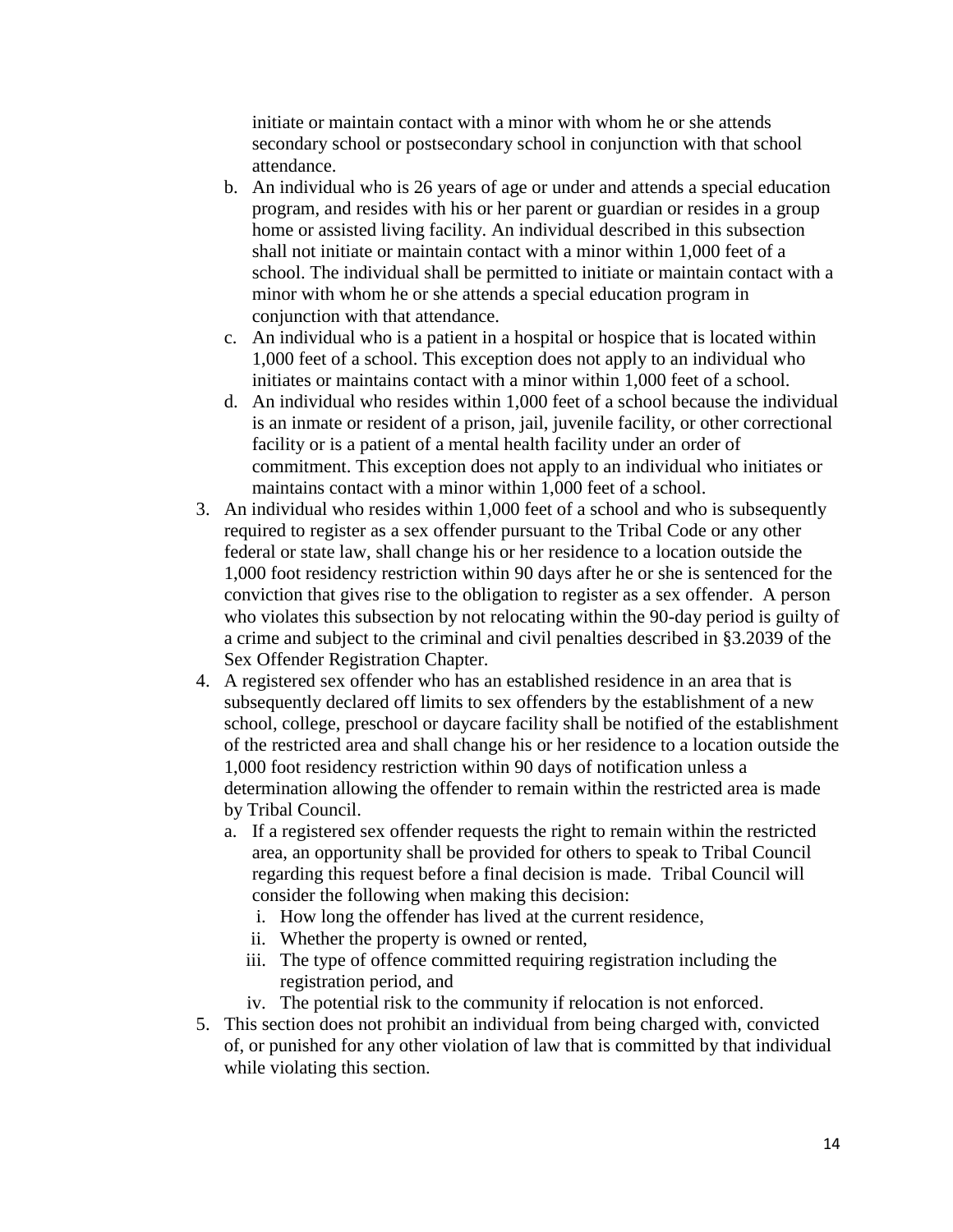#### <span id="page-14-0"></span>**§3.2023 School.**

The Tribal Police or designee shall obtain, and a covered sex offender shall provide, the following information related to the sex offender's school:

- A. The address of each school where the sex offender is or will be a student, and
- B. The name of each school where the sex offender is or will be a student.

#### <span id="page-14-1"></span>**§3.2024 Social Security Number.**

The Tribal Police or designee shall obtain, and a covered sex offender shall provide, the following information:

- A. A valid social security number for the sex offender, and
- B. Any social security number the sex offender has used in the past, valid or otherwise.

### <span id="page-14-2"></span>**§3.2025 Temporary Lodging and Travel.**

- A. Domestic Travel.
	- 1. When a covered sex offender will be absent from his residence for seven (7) days or more, the sex offender shall provide in person to the Tribal Police or its designee, at least seven (7) days in advance, the following information:
		- a. Identifying information of the temporary lodging locations including addresses and names, and the dates the sex offender will be staying at each temporary lodging location, and
		- b. Any other travel information requested by the Tribal Police.
	- 2. Upon obtaining this information from a covered sex offender the Tribal Police shall:
		- a. Notify the identified jurisdictions where the sex offender plans to travel of the dates and locations where the sex offender plans to stay,
		- b. Notify the other jurisdictions where the sex offender is required to register of the information regarding the sex offender's planned travel, and
		- c. Immediately update this information with NCIC/NSOR and on the KBIC Sex Offender website.
- B. International Travel.
	- 1. In the event a covered sex offender will be traveling outside of the United States for any length of time, the sex offender shall provide in person to the Tribal Police or its designee, at least twenty-one (21) days in advance, the following information:
		- a. Identifying information of the temporary lodging locations including addresses and names, and the dates the sex offender will be staying at each temporary lodging location, and
		- b. Any other travel information requested by the Tribal Police.
	- 2. Upon obtaining this information from a covered sex offender the Tribal Police shall:
		- a. Immediately notify the U.S. Marshalls Service and any other jurisdiction where the sex offender is either registered, or is required to register, of the updated information, and
		- b. Immediately update this information with NCIC/NSOR and on the KBIC Sex Offender website.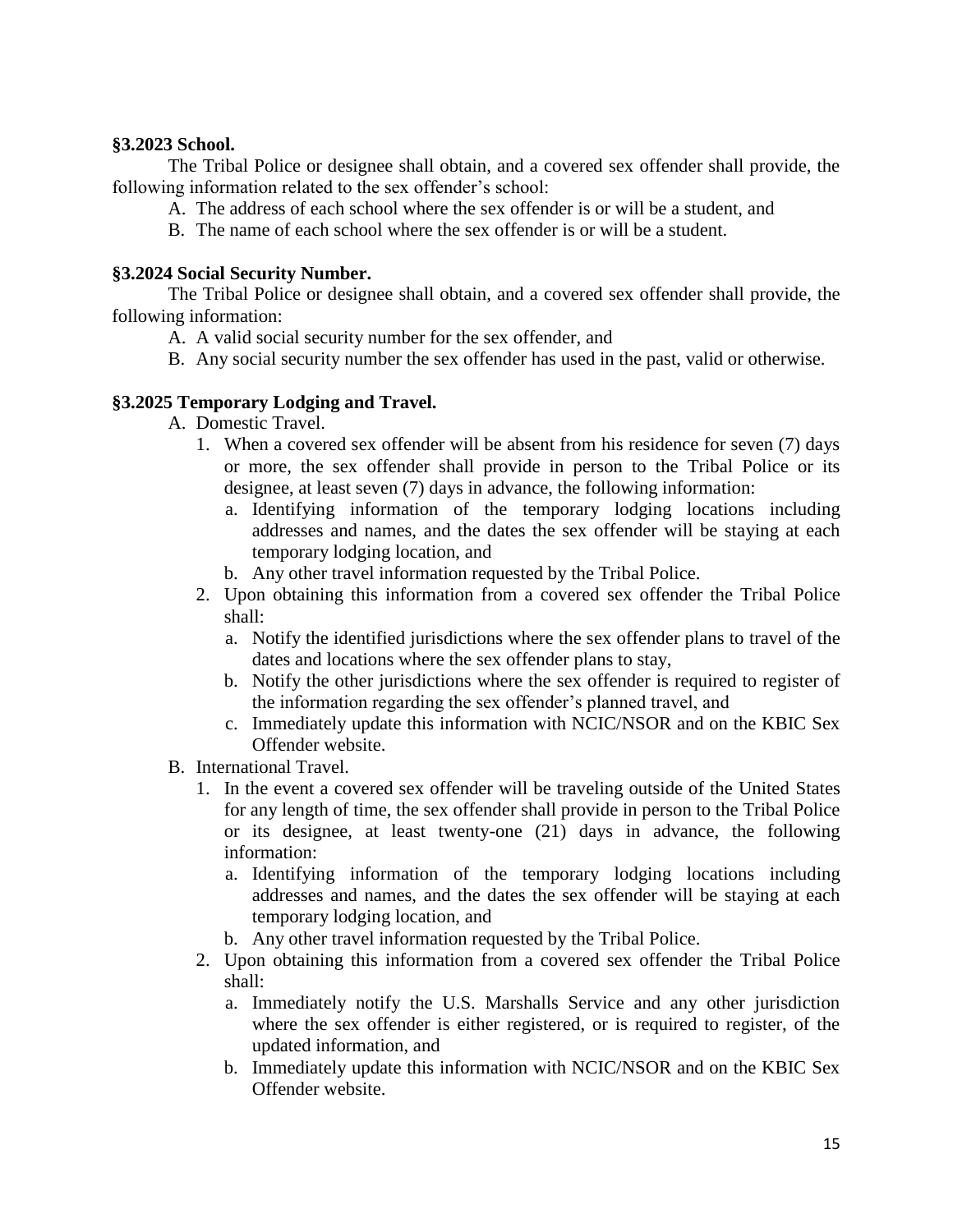#### <span id="page-15-0"></span>**§3.2026 Offense Information.**

The Tribal Police or designee shall obtain the text of each provision of law defining the criminal offense(s) for which the sex offender is registered.

#### <span id="page-15-1"></span>**§3.2027 Vehicle Information.**

 The Tribal Police or designee shall obtain, and a covered sex offender shall provide, the following information related to all vehicles owned or operated by the sex offender for work or personal use including land vehicles, aircraft, and watercraft:

- A. License plate numbers,
- B. Registration numbers or identifiers,
- C. General description of the vehicle to include color, make, model, and year, and
- D. Any permanent or frequent location where the vehicle is kept.

#### <span id="page-15-2"></span>**§3.2028 Frequency, Duration, and Reduction of Registration.**

- A. Frequency. A sex offender who is required to register shall, at a minimum, appear in person at the Tribal Police for purposes of verification and keeping their registration current in accordance with the following time frames:
	- 1. For Tier 1 offenders, once a year for 15 years from the time of release from custody for a sex offender who is incarcerated for the registration offense or from the date of sentencing for a sex offender who is not incarcerated for the registration offense.
	- 2. For Tier 2 offenders, once every 180 days for 25 years from the time of release from custody for a sex offender who is incarcerated for the registration offense or from the date of sentencing for a sex offender who is not incarcerated for the registration offense.
	- 3. For Tier 3 offenders, once every 90 days for the rest of their lives from the date of sentencing. For incarcerated offenders, the Tribal Police shall contact the correctional facility where he or she is housed and verify the offender's information and location.
- B. Reduction of Registration Periods. A sex offender may have his or her period of registration reduced as follows:
	- 1. A Tier 1 offender may have his or her period of registration reduced to 10 years if he or she has maintained a clean record for 10 consecutive years;
	- 2. A Tier 3 offender may have his or her period of registration reduced to 25 years if he or she was adjudicated delinquent of an offense as a juvenile that required Tier 3 registration and he or she has maintained a clean record for 25 consecutive years.
- C. Clean Record. For purposes of §3.2028(B) a person has a clean record if:
	- 1. He or she has not been convicted of any offense, for which imprisonment for 6 months or more may be imposed,
	- 2. He or she has not been convicted of any other sex offenses,
	- 3. He or she has successfully completed, without revocation, any period of supervised release, probation, or parole, and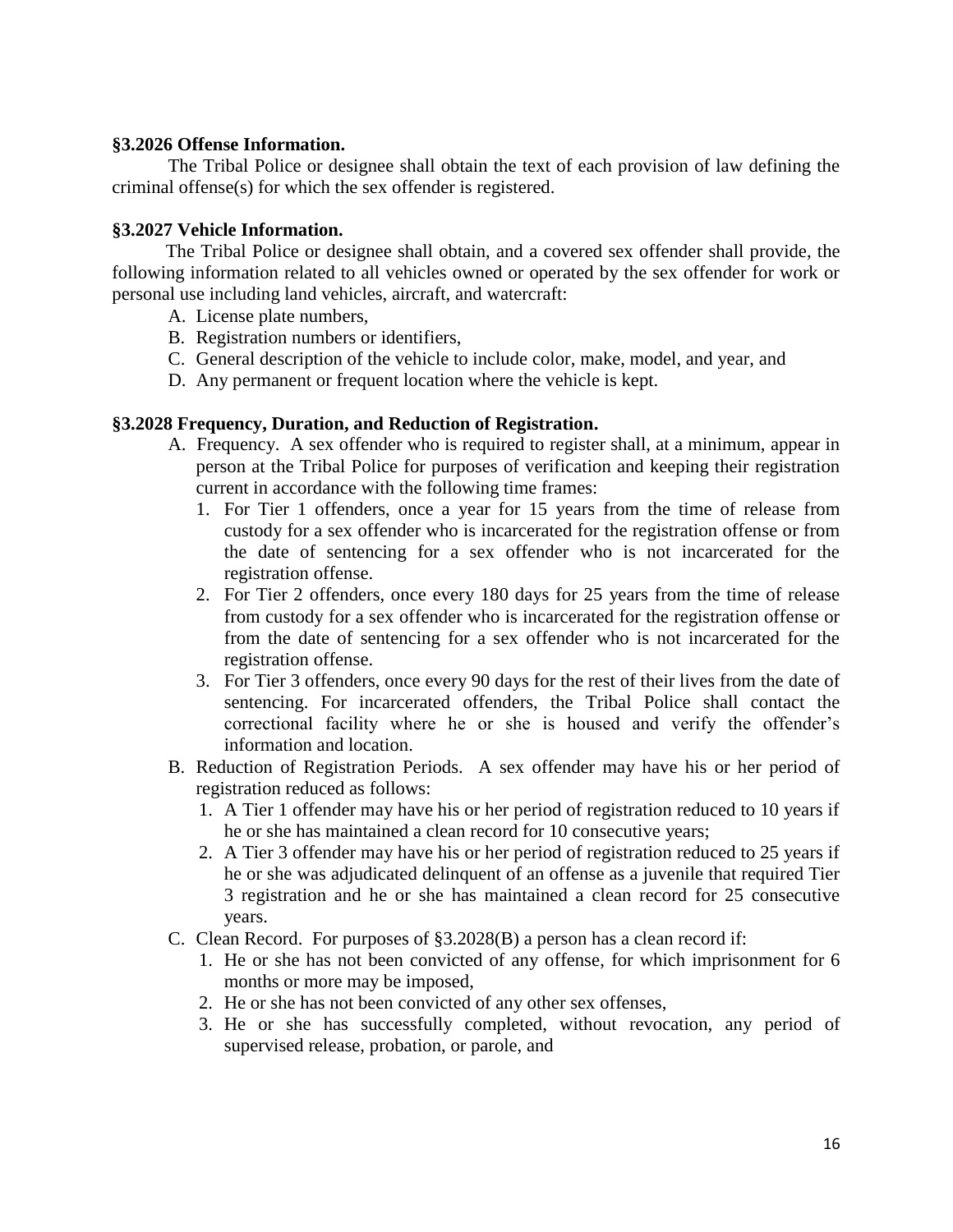4. He or she has successfully completed an appropriate sex offender treatment program certified by the tribe, another jurisdiction, or by the Attorney General of the United States.

### <span id="page-16-0"></span>**§3.2029 Requirements for In Person Appearances.**

- A. Photographs. At each in person verification, the sex offender shall permit the Tribal Police to take a photograph of the offender.
- B. Review of Information. At each in person verification the sex offender shall review existing information for accuracy. The sex offender shall provide information regarding any changes or new information not already updated.
- C. Notification. If any new information or change in information is obtained at an in person verification, the Tribal Police shall immediately notify all other jurisdictions in which the sex offender is required to register of the information or change in information.

## <span id="page-16-1"></span>**§3.2030 Where Registration is Required.**

- A. Jurisdiction of Conviction. A sex offender must initially register with the Tribal Police if the sex offender was convicted by the Tribal Court of a covered sex offense regardless of the sex offender's actual or intended residency.
- B. Jurisdiction of Incarceration. A sex offender must register with the Tribal Police if the sex offender is incarcerated by the tribe while completing any sentence for a covered sex offense, regardless of whether it is the same jurisdiction as the jurisdiction of conviction or residence.
- C. Jurisdiction of Residence. A sex offender must register with the Tribal Police if the sex offender resides within the territorial jurisdiction of the Tribal Court.
- D. Jurisdiction of Employment. A sex offender must register with the Tribal Police if he or she is employed by the tribe in any capacity or otherwise is employed within the territorial jurisdiction of the Tribal Court.
- E. Jurisdiction of School Attendance. A sex offender must register with the Tribal Police if the sex offender is a student in any capacity within the territorial jurisdiction of the Tribal Court.
- F. Failure to register as a convicted sex offender with the Tribal Police as required is a violation of the sex offender's obligations under this Chapter and shall be punishable pursuant to the criminal and civil sanctions at §3.2039.

## <span id="page-16-2"></span>**§3.2031 Timing of Registration.**

- A. Timing. A sex offender required to register with the tribe under this code shall do so within the following timeframes:
	- 1. If convicted by the Tribal Court for a covered sex offense and incarcerated, the sex offender must register before being released from incarceration;
	- 2. If convicted by the Tribal Court but not incarcerated, within 3 business days of sentencing for the registration offense; or
	- 3. Within 3 business days of establishing a residence, commencing employment, or becoming a student on lands within the territorial jurisdiction of the Tribal Court, a sex offender must appear in person to register with the Tribal Police.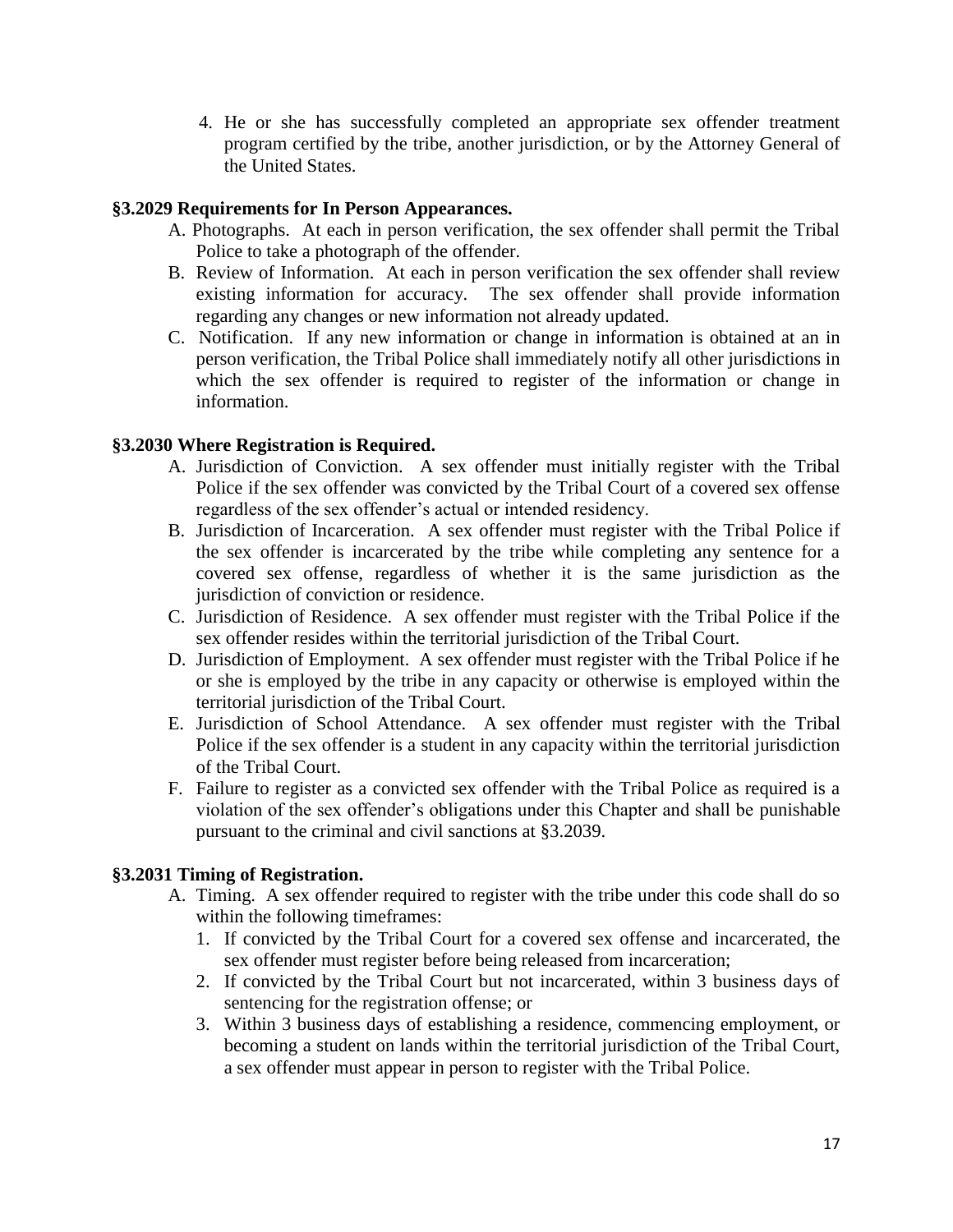- 4. Failure to register as a convicted sex offender with the Tribal Police within the required time period is a violation of the sex offender's obligations under this Chapter and shall be punishable pursuant to the criminal and civil sanctions at §3.2039.
- B. Duties of the Tribal Police. The Tribal Police shall have policies and procedures in place to ensure the following:
	- 1. That any sex offender incarcerated or sentenced by the tribe for a covered sex offense completes their initial registration with the tribe,
	- 2. That the sex offender reads, or has read to them, and signs a form stating that the duty to register has been explained to them and that the sex offender understands the registration requirement,
	- 3. That the sex offender is registered, and
	- 4. That upon entry of the sex offender's information into the registry and website, that information is immediately forwarded to all other jurisdictions in which the sex offender is required to register due to the sex offender's residency, employment, or student status by direct entry into NCIC or reporting to an agency with NCIC access.

#### <span id="page-17-0"></span>**§3.2032 Retroactive Registration.**

- A. Retroactive Registration. The Tribal Police shall have in place policies and procedures to ensure the following three categories of sex offenders are subject to the registration and updating requirements of this code:
	- 1. Sex offenders incarcerated or under the supervision of the tribe, whether for a covered sex offense or other crime,
	- 2. Sex offenders already registered or subject to a pre-existing sex offender registration requirement under the tribe's laws, and
	- 3. Sex offenders reentering the justice system due to conviction for any crime.
- B. Timing of Recapture. The Tribal Police shall ensure recapture of the sex offenders mentioned in §3.2032(A) within the following timeframe to be calculated from the date of passage of this code:
	- 1. For Tier 1 sex offenders, 1 year,
	- 2. For Tier 2 sex offenders, 180 days, and
	- 3. For Tier 3 sex offenders, 90 days.

### <span id="page-17-1"></span>**§3.2033 Keeping Registration Current.**

A. Jurisdiction of Residency.

1. Sex offender's duties. All sex offenders required to register due to their residency in this jurisdiction shall immediately appear in person at the Tribal Police Department to update any changes to their name, residence (including termination of residency), employment, or school attendance. All sex offenders required to register in this jurisdiction shall immediately inform the Tribal Police in person of any changes to their permanent or temporary lodging information, vehicle information, internet identifiers, or telephone numbers. In the event of a change in residency or temporary lodging to a location outside this jurisdiction, the sex offender shall immediately notify the jurisdiction in which the sex offender will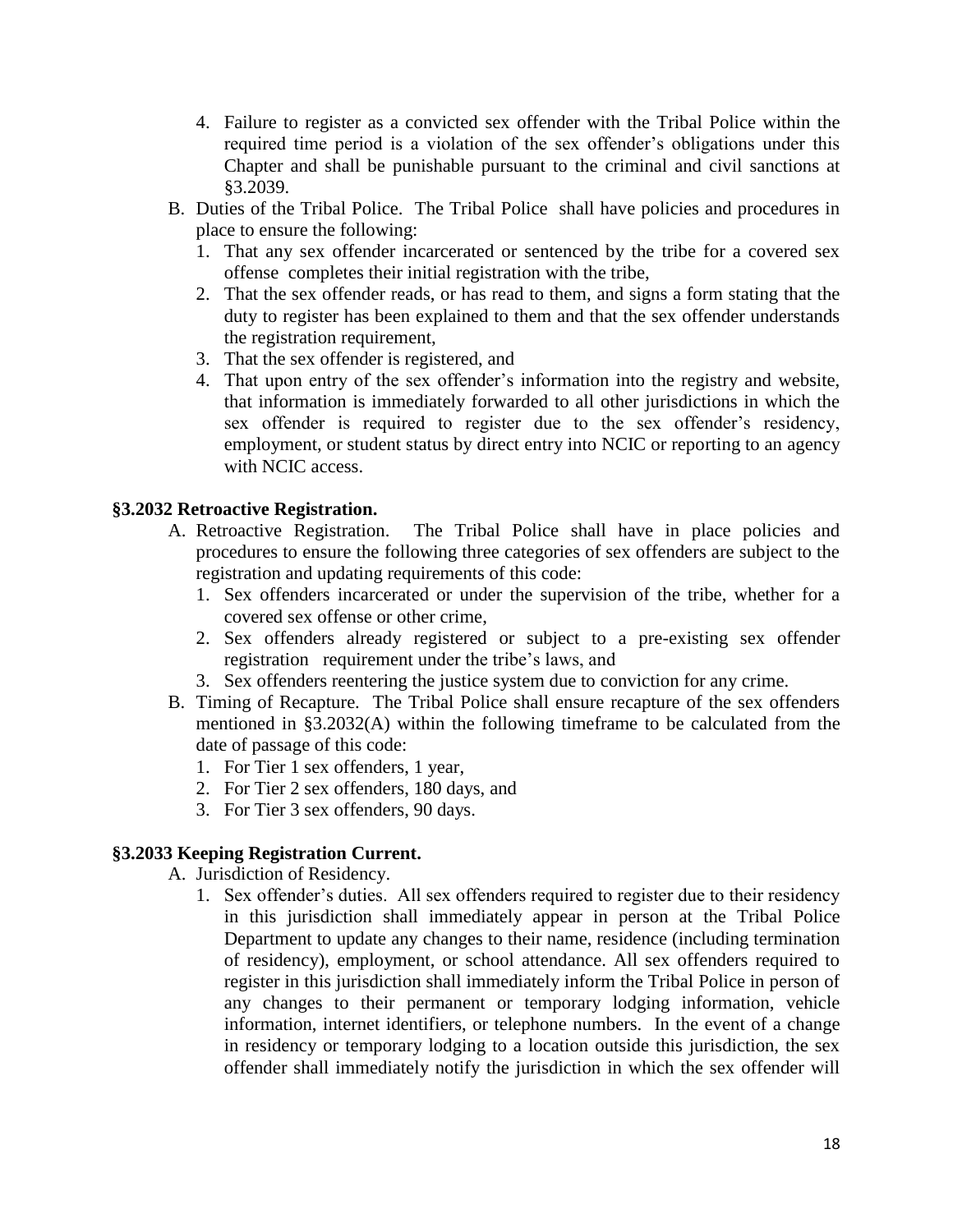be relocating to or temporarily staying and any other jurisdiction where the sex offender is required to register.

- 2. Tribal Police duties. When notified of a change in a registered sex offender's residency, the Tribal Police shall immediately notify the jurisdiction in which the sex offender will be relocating (or temporarily staying) and any other jurisdiction where the sex offender is required to register.
- B. Jurisdiction of School Attendance.
	- 1. Sex Offender duties. Any sex offender who is a student in any capacity within the territorial jurisdiction of the Tribal Court regardless of location that changes their school, or otherwise terminates their schooling, shall immediately appear in person at the Tribal Police Department to update that information.
	- 2. Tribal Police duties. The Tribal Police shall ensure that each jurisdiction in which the sex offender is required to register, or was required to register prior to the updated information being given, is immediately notified of the change.
- C. Jurisdiction of Employment.
	- 1. Sex Offender duties. Any sex offender, who is employed by the tribe in any capacity or otherwise is employed within the territorial jurisdiction of the Tribal Court regardless of location, that changes their employment, or otherwise terminates their employment, shall immediately appear in person at the Tribal Police Department to update that information.
	- 2. Tribal Police duties. The Tribal Police shall ensure that each jurisdiction in which the sex offender is required to register, or was required to register prior to the updated information being given, is immediately notified of the change.
- D. Failure to comply with the provisions of this section by the sex offender is a violation of the sex offender's obligations under the Sex Offender Registration Chapter and is punishable pursuant to the criminal and civil sanctions at §3.2039.
- E. Duties of the Tribal Police. With regard to changes in a sex offender's registration information, the Tribal Police or designee shall immediately notify:
	- 1. All jurisdictions where a sex offender intends to reside, work, or attend school,
	- 2. Any jurisdiction where the sex offender is either registered or required to register, and
	- 3. The Tribal Police shall notify the U.S. Marshalls Service and immediately notify any other jurisdiction where the sex offender is either registered or is required to register when the sex offender notifies Tribal Police of his or her intent to travel outside the United States. Tribal Police shall report this information to NCIC/NSOR and the KBIC website.

#### <span id="page-18-0"></span>**§3.2034 Failure to Appear For Registration and Absconding.**

A. Failure to Appear. In the event a sex offender fails to register with the tribe as required by this code, the Tribal Police or designee shall immediately inform the jurisdiction that provided notification that the sex offender was to commence residency, employment, or school attendance with the tribe that the sex offender failed to appear for registration. If the sex offender's obligation to register was from a conviction in Tribal Court, the Tribal Police shall seek charges from the Tribal Prosecutor pursuant to §3.2039.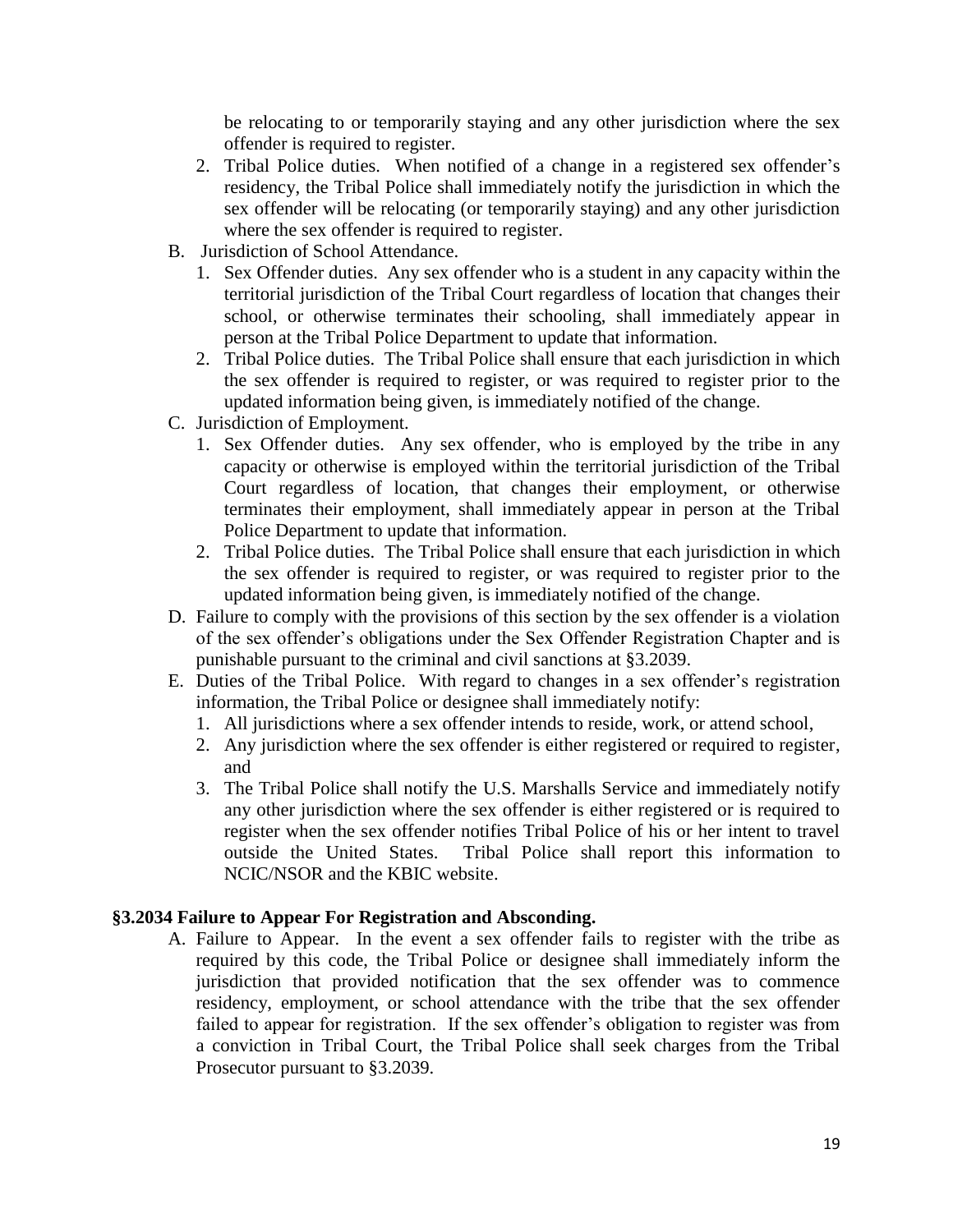- B. Absconded Sex Offenders. If the Tribal Police or designee receives information that a sex offender has absconded, the Tribal Police shall make an effort to determine if the sex offender has actually absconded.
	- 1. In the event no determination can be made, the Tribal Police or designee shall ensure the tribal police and any other appropriate law enforcement agency is notified.
	- 2. If the information indicating the possible absconding came through notice from another jurisdiction or federal authorities, they shall be informed that the sex offender has failed to appear and register.
	- 3. If an absconded sex offender cannot be located then the tribal police shall take the following steps:
		- a. Update the KBIC registry and website to reflect the sex offender has absconded or is otherwise not capable of being located,
		- b. Notify the U.S. Marshals Service,
		- c. Seek a warrant for the sex offender's arrest. The U.S. Marshals Service or FBI may be contacted in an attempt to obtain a federal warrant for the sex offender's arrest, and
		- d. Update NCIC/NSOR to reflect the sex offender's status as an absconder, or is otherwise not capable of being located.
- C. Failure to Register. In the event a sex offender who is required to register due to their employment, school attendance, residency status, or any other qualification that would require registration, fails to do so or otherwise violates a registration requirement of this code, the Tribal Police shall take all appropriate follow-up measures including those outlined in §3.2034(B). The Tribal Police shall first make an effort to determine if the sex offender is actually employed or attending school on lands subject to the tribe's jurisdiction. If the Tribal Police determine that a sex offender has failed to register under the requirements of this code, they shall seek a warrant from the Tribal Prosecutor pursuant to §3.2039 of the Tribal Code.

#### <span id="page-19-0"></span>**§3.2035 Public Sex Offender Registry Website.**

Website: <http://kbic.nsopw.gov/>The Tribal Police shall use and maintain a public sex offender registry website which shall be immediately updated upon a sex offender's initial registration or change of information.

- A. Links. The registry website shall include links to sex offender safety and education resources.
- B. Instructions. The registry website shall include instructions on how a person can seek correction of information that the individual contends is erroneous.
- C. Warnings. The registry website shall include a warning that the information contained on the website should not be used to unlawfully injure, harass, or commit a crime against any individual named in the registry or residing or working at any reported addresses and that any such action could result in civil or criminal penalties.
- D. Search Capabilities. The registry website shall have the capability of conducting searches by (1) name; (2) county, city, and/or town; and, (3) zip code and/or geographic radius.
- E. Dru Sjodin National Sex Offender Public Website. The tribe shall include in the design of its website all field search capabilities needed for full participation in the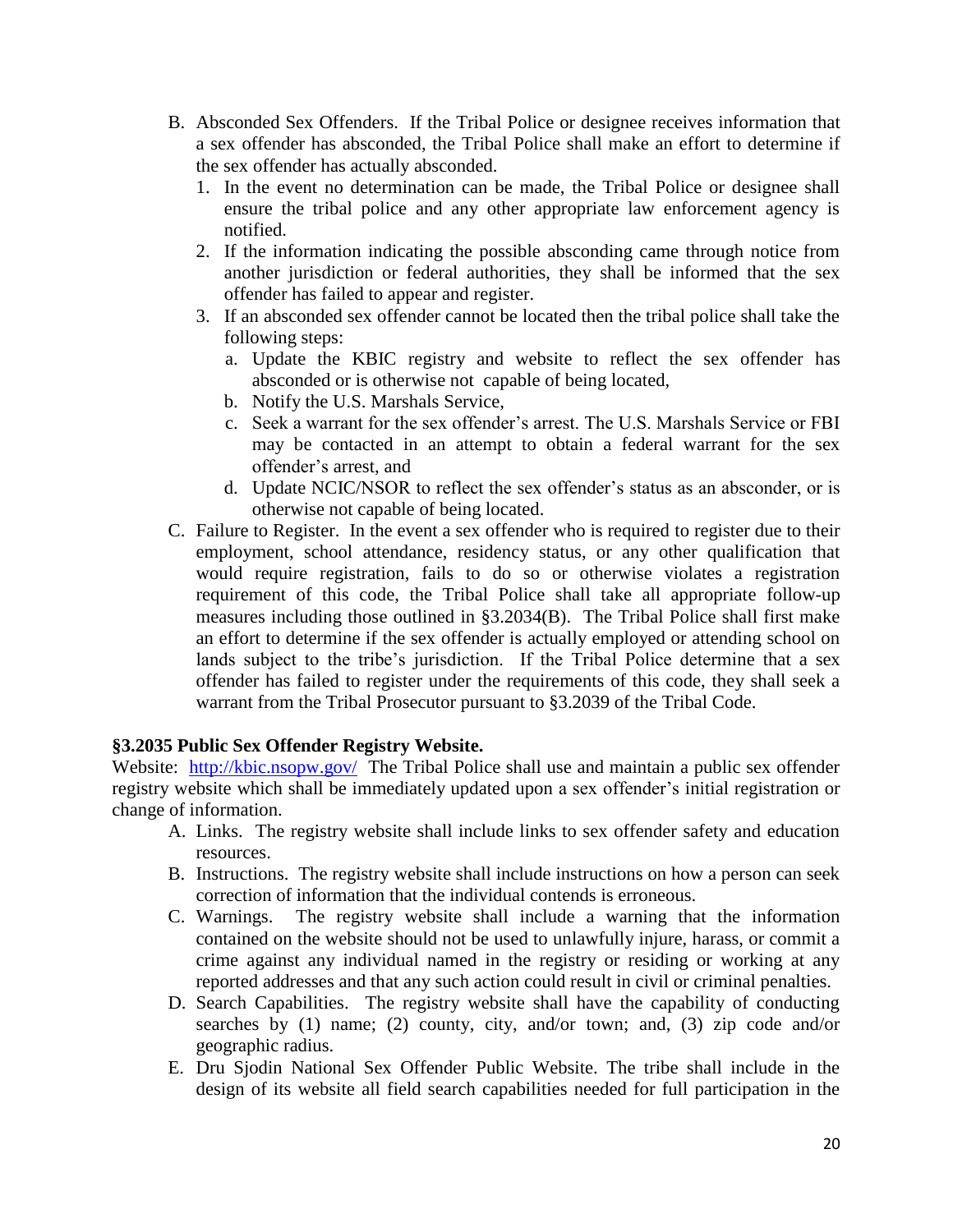Dru Sjodin National Sex Offender Public Website and shall participate in that website as provided by the Attorney General of the United States.

### <span id="page-20-0"></span>**§3.2036 Required and Prohibited Information.**

- A. Required Information. The following information shall be made available to the public on the sex offender registry website:
	- 1. Notice that an offender is in violation of their registration requirements or cannot be located if the sex offender has absconded,
	- 2. All sex offenses for which the sex offender has been convicted,
	- 3. The sex offense(s) for which the offender is currently registered,
	- 4. The address of the sex offender's employer(s),
	- 5. The name of the sex offender including all aliases,
	- 6. A current photograph of the sex offender,
	- 7. A physical description of the sex offender,
	- 8. The residential address and, if relevant, a description of a habitual residence of the sex offender,
	- 9. All addresses of schools attended by the sex offender, and
	- 10. The sex offender's vehicle license plate number along with a description of the vehicle.
- B. Prohibited Information. The following information shall not be available to the public on the sex offender registry website:
	- 1. Any arrest that did not result in conviction,
	- 2. The sex offender's social security number,
	- 3. Any travel and immigration documents,
	- 4. The identity of the victim, and
	- 5. Internet identifiers (as defined in 42 U.S.C. §16915a (e)(2)).
- C. Witness Protection. For sex offenders who are under a witness protection program, the tribal police may honor the request of the United States Marshals Service or other agency responsible for witness protection by not including the original identity of the offender on the publicly accessible sex offender registry website.

#### <span id="page-20-1"></span>**§3.2037 Community Notification.**

- A. Law Enforcement Notification. Whenever a sex offender registers or updates his or her information with the tribe, the Tribal Police shall:
	- 1. Immediately update the KBIC registry, the KBIC website, and NCIC/NSOR,
	- 2. Immediately notify any agency, department, or program within the tribe that is responsible for criminal investigation, prosecution, child welfare or sex offender supervision functions, including but not limited to, police, whether BIA, tribal, or FBI, tribal prosecutors, social services and tribal probation,
	- 3. Immediately notify any and all other registration jurisdictions where the sex offender is registered due to the sex offender's residency, school attendance, or employment, and
	- 4. Immediately notify National Child Protection Act agencies, which includes any agency responsible for conducting employment-related background checks under Section 3 of the National Child Protection Act of 1993 (42 U.S.C. 5119a) when a sex offender registers or updates registration.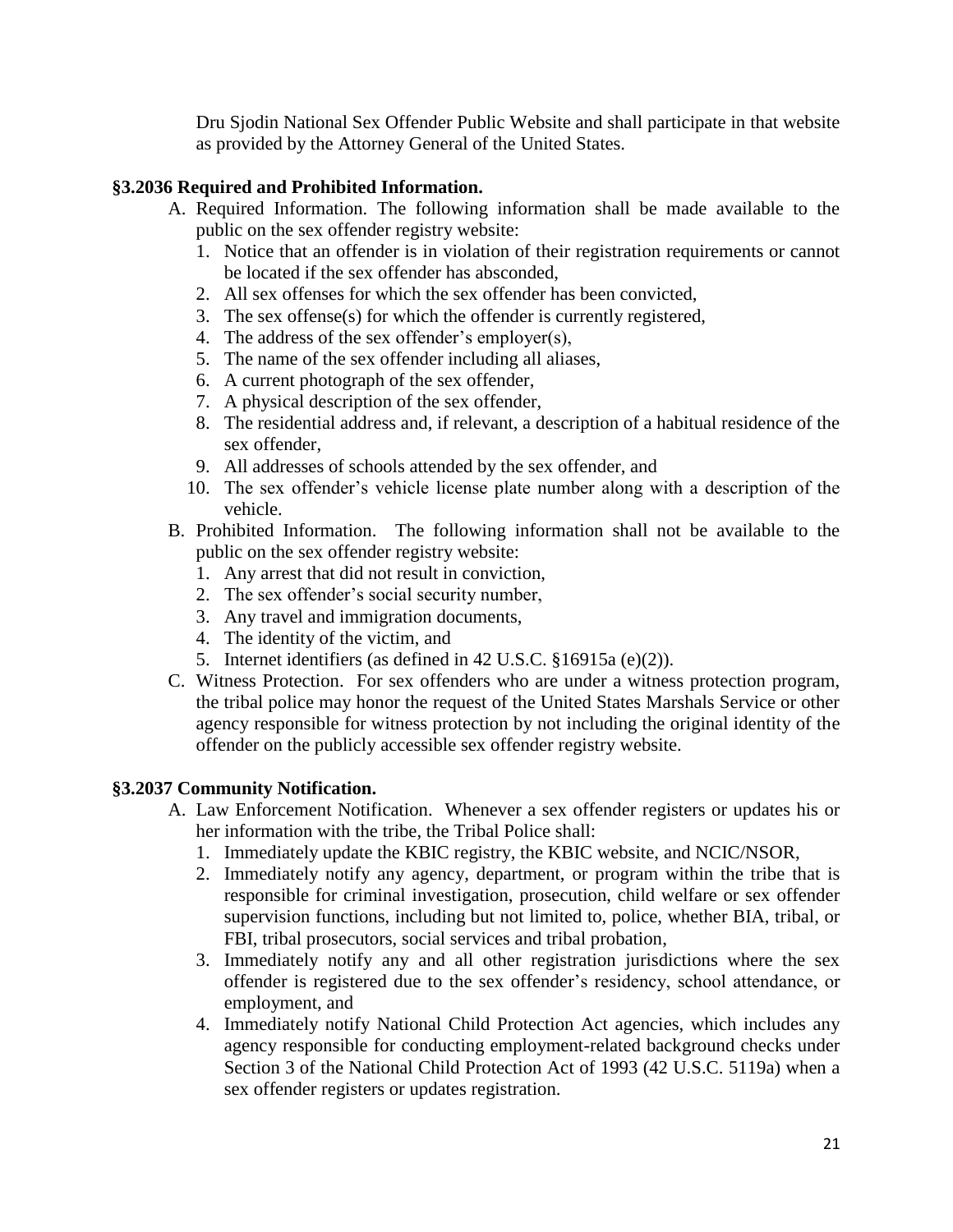- B. Community Notification. The Tribal Police shall ensure there is an automated community notification process in place that ensures the following:
	- 1. Upon a sex offender's registration or update of information with the tribe, the tribe's public sex offender registry website is immediately updated, and
	- 2. The tribe's public sex offender registry has a function that enables the general public to request an e-mail notice that will notify them when a sex offender commences residence, employment, or school attendance with the tribe, within a specified zip code, or within a certain geographic radius. This email notice shall include the sex offender's identity so that the public can access the public registry for the new information.

#### <span id="page-21-0"></span>**§3.2038 Immunity.**

- A. No waiver of immunity. Nothing under the Sex Offender Registration Code shall be construed as a waiver of sovereign immunity for the Keweenaw Bay Indian Community, its departments, agencies, employees, or agents.
- B. Any person acting under good faith of this Chapter shall be immune from any civil liability arising out of such actions.

#### <span id="page-21-1"></span>**§3.2039 Crimes and Civil Sanctions.**

- A. Criminal penalty. Each violation of a provision of this code by a sex offender who is a member of a federally recognized Indian tribe shall be considered a class A misdemeanor and punishable by a period of incarceration of up to one year and or a fine up to \$5,000 or both. The penalties for a violation by a convicted sex offender of any of the provisions of the Sex Offender Registration Code may include the traditional punishment of banishment for any period of time including lifetime banishment. In addition or alternatively the Tribal Police and Tribal Prosecutor may work with state and federal law enforcement officials to pursue penalties pursuant to state and or federal law applicable to the non-compliant sex offender.
- B. Civil Penalty. Each violation of a provision of this code by a sex offender who is not a member of a federally recognized Indian tribe shall be considered a civil violation subject to enforcement by any means not prohibited by federal law, including, but not limited to the issuance of fines (up to \$5,000 for each violation), civil contempt, traditional banishment, and forfeiture of any and all personal and real property located within the territorial jurisdiction of the Tribal Court. In addition or alternatively the Tribal Police and Tribal Prosecutor may work with state and federal law enforcement officials to pursue penalties pursuant to state and or federal law applicable to the non-compliant sex offender.
- C. Hindrance of sex offender registration
	- 1. A person is guilty of this offense if he or she:
		- a. Knowingly harbors or knowingly attempts to harbor, or knowingly assists another person in harboring or attempting to harbor a sex offender who is in violation of the Sex Offender Registration Code or any other sex offender registration law,
		- b. Knowingly assists a sex offender in eluding a law enforcement agency that is seeking to find the sex offender to question the sex offender about, or to arrest